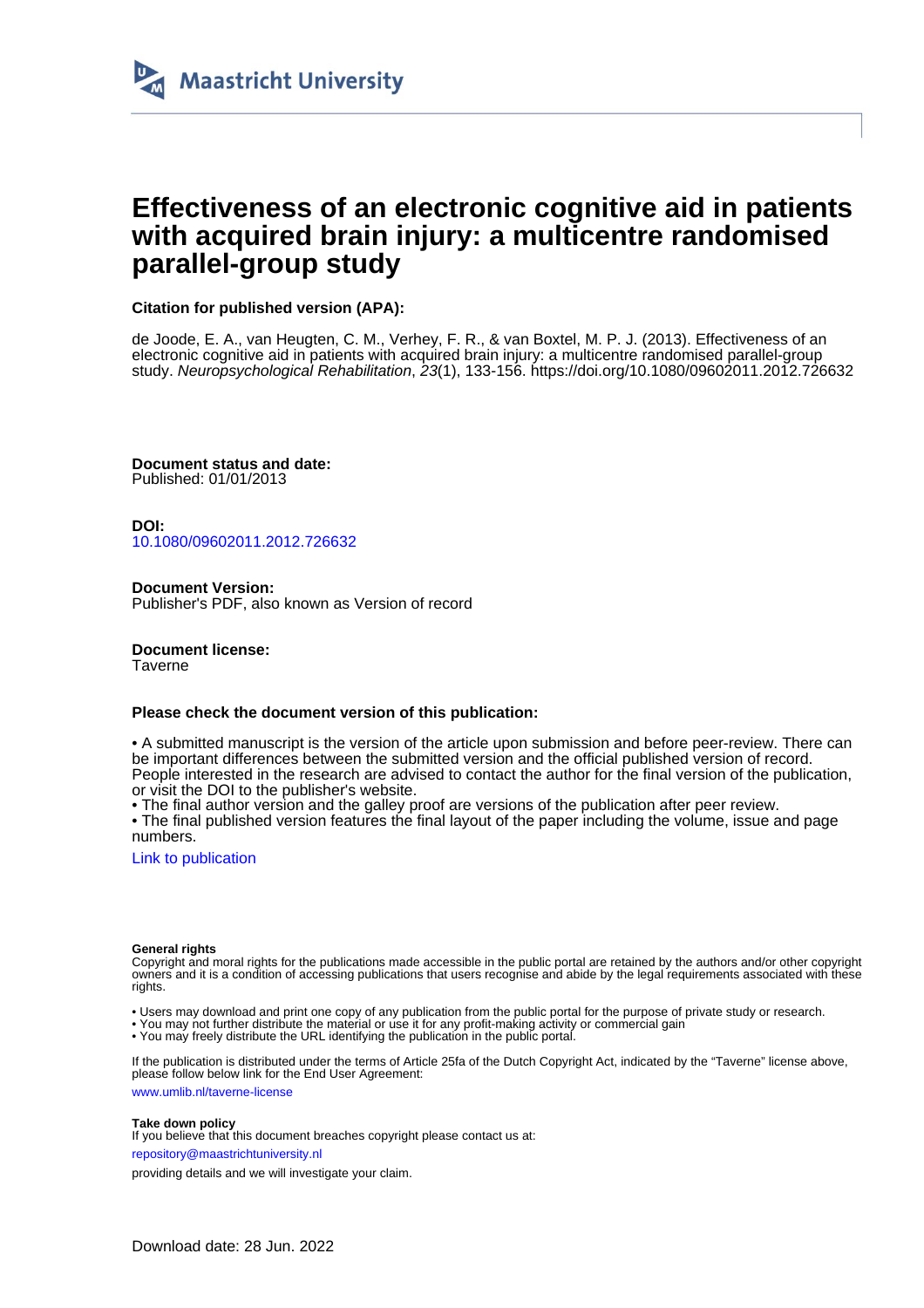

# Neuropsychologica Rehabilitation

# **Neuropsychological Rehabilitation**

**An International Journal**

**ISSN: 0960-2011 (Print) 1464-0694 (Online) Journal homepage:<https://www.tandfonline.com/loi/pnrh20>**

# **Effectiveness of an electronic cognitive aid in patients with acquired brain injury: A multicentre randomised parallel-group study**

**E. A. De Joode , C. M. Van Heugten , F. R.J. Verhey & M. P.J. Van Boxtel**

**To cite this article:** E. A. De Joode , C. M. Van Heugten , F. R.J. Verhey & M. P.J. Van Boxtel (2013) Effectiveness of an electronic cognitive aid in patients with acquired brain injury: A multicentre randomised parallel-group study, Neuropsychological Rehabilitation, 23:1, 133-156, DOI: [10.1080/09602011.2012.726632](https://www.tandfonline.com/action/showCitFormats?doi=10.1080/09602011.2012.726632)

**To link to this article:** <https://doi.org/10.1080/09602011.2012.726632>



Published online: 24 Sep 2012.

[Submit your article to this journal](https://www.tandfonline.com/action/authorSubmission?journalCode=pnrh20&show=instructions)  $\mathbb{Z}$ 





 $\overrightarrow{Q}$  [View related articles](https://www.tandfonline.com/doi/mlt/10.1080/09602011.2012.726632)  $\overrightarrow{C}$ 



[Citing articles: 12 View citing articles](https://www.tandfonline.com/doi/citedby/10.1080/09602011.2012.726632#tabModule)  $\mathbb{Z}$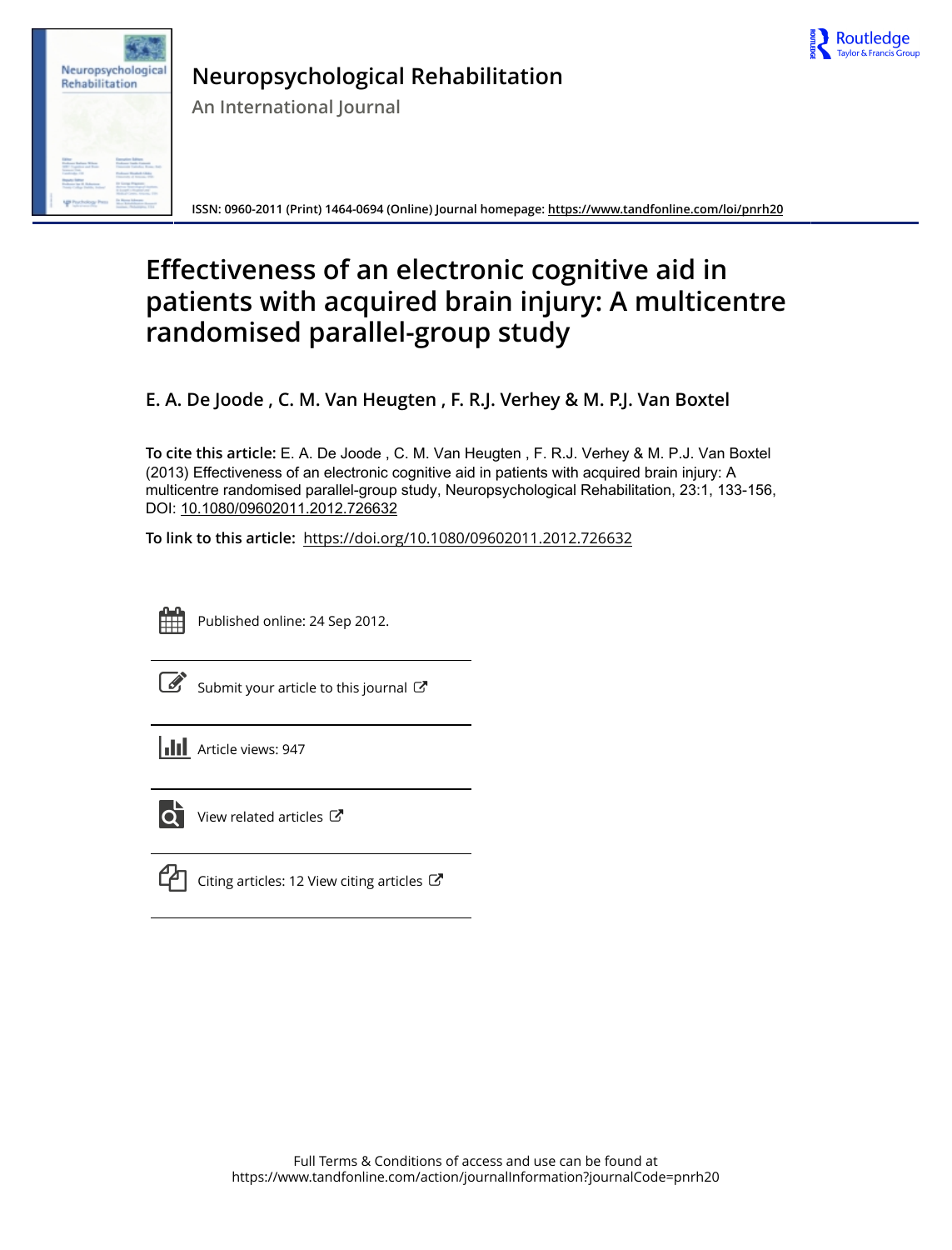

### Effectiveness of an electronic cognitive aid in patients with acquired brain injury: A multicentre randomised parallel-group study

#### E.A. De Joode, C.M. Van Heugten, F.R.J. Verhey, and M.P.J. Van Boxtel

School for Mental Health and Neuroscience, Maastricht University, Maastricht, The Netherlands

The objective of the study was to examine the effectiveness of a customised personal digital assistant (PDA) as a cognitive aid for people with acquired brain injury, using a randomised parallel-group study. The participants were 34 patients with acquired brain injury in a cognitive rehabilitation setting. The experimental group used a customised PDA, while the control group received care-as-usual (paper-and-pencil aids). Measurements were conducted at baseline (T0), after 8 hours of training (T1), after 16 hours of training (T2), and at 5-month follow-up (T3). The main outcome was the attainment of individualised goals. Both groups showed a significant increase in goal attainment  $(GAS)$  ( $p < .001$ ). There were no significant differences between the groups at T1 or T2 on any of the other outcome measures. It was concluded that the

Correspondence should be addressed to C.M. Van Heugten, Department of Psychiatry and Neuropsychology, School for Mental Health and Neuroscience, Maastricht University, P.O. Box 616, 6200 MD Maastricht, The Netherlands. E-mail: c.vanheugten@maastrichtuniversity.nl

This project was supported by a grant from The Netherlands Organization for Health Research and Development (ZonMW) The Hague, The Netherlands. Registered as trial ID NTR1219 in the Netherlands National Trial Register, part of the Dutch Cochrane Centre, as well as in the Register of Controlled Trials (mRCT) of Current Controlled Trials Ltd.

We would like to thank the staff of the participating rehabilitation centres: Rehabilitation Medical Centre Groot Klimmendaal, Arnhem; Sint Maartenskliniek, Nijmegen; Pro Persona Mental Health Care, Wolfheze Adelante, Centre of Expertise in Rehabilitation and Audiology, Hoensbroek Rehabilitation Centre Tolbrug, Jeroen Bosch Hospital, 's-Hertogenbosch; Roessingh Rehabilitation Centre, Enschede; Rehabilitation Centre Heliomare, Wijk aan Zee. Furthermore, we are most grateful to the developers of PEAT, Richard Levinson and Dave Halper, for their support during the study.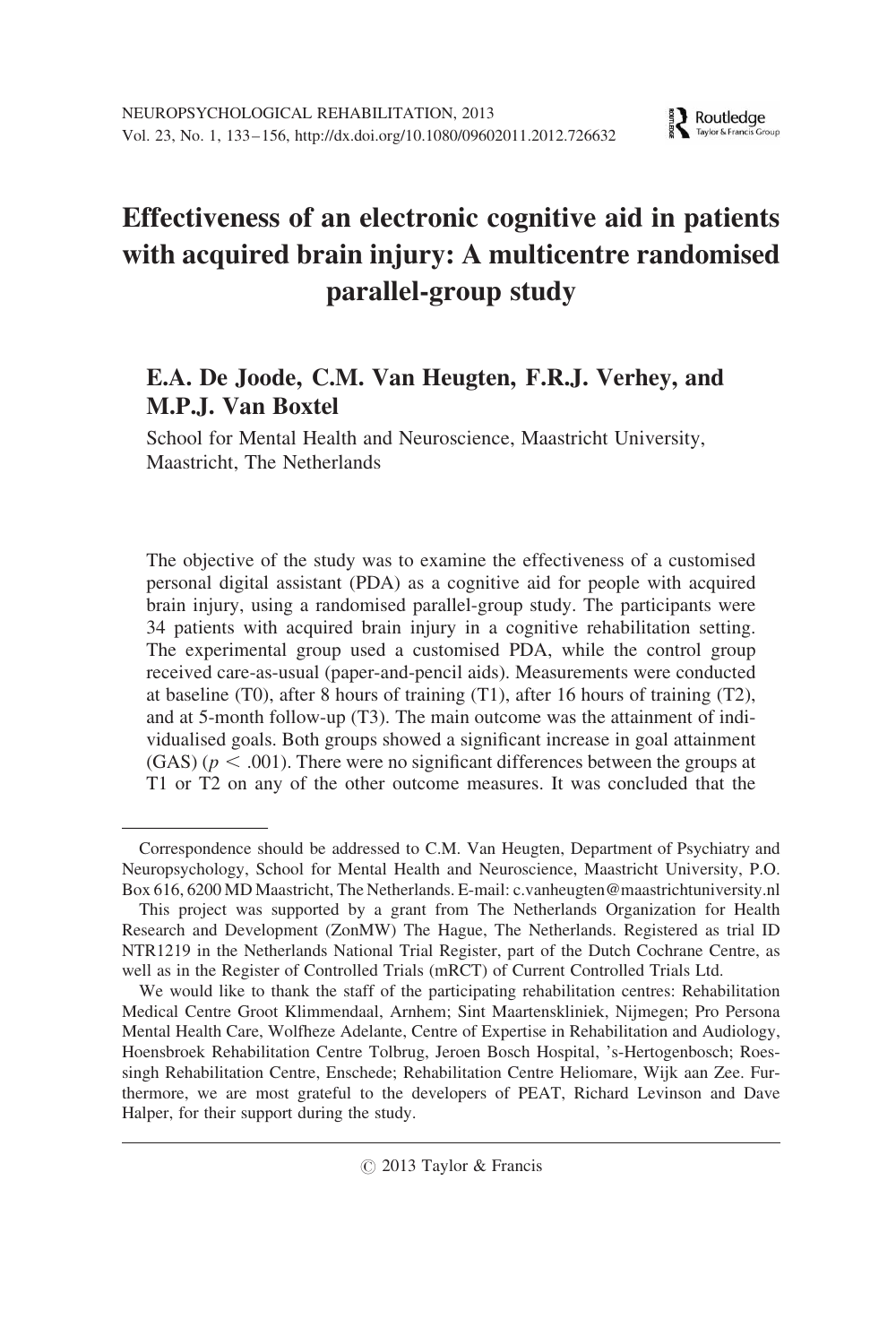customised PDA was as effective as paper-and-pencil aids, and may therefore serve as a useful alternative when choosing the optimal rehabilitation strategy for a patient.

Keywords: Assistive technology; Personal digital assistant; Acquired brain injury; Cognitive rehabilitation; Randomised controlled trial.

#### INTRODUCTION

Memory, attention and executive functioning are frequently impaired in patients with acquired brain injury (ABI), leading to difficulties in everyday life (Scholte Op Reimer, 1999; Sundet, Finset, & Reinvang, 1988). Such cognitive deficits have been reported in a high percentage of people with hypoxic encephalopathy (Bigler & Alfano, 1988; Caine & Watson, 2000), lacunar infarcts (Van Zandvoort, De Haan, Van Gijn, & Kappelle, 2003), traumatic brain injury (Van der Naalt, Van Zomeren, Sluiter, & Minderhoud, 1999), and stroke. For example, a substantial percentage of stroke patients reported impairments of memory (20%), processing speed (50%) and attention (46%) (Rasquin, Verhey, Lousberg, Winkens, & Lodder, 2002). Such deficits can continue to interfere with daily life functioning even many years after the injury (Barker-Collo, Feigin, Parag, Lawes, & Senior, 2010; Hochstenbach, Den Otter, & Mulder, 2003; Patel, Coshall, Rudd, & Wolfe, 2003; Van Heugten et al., 2000).

Cognitive impairments greatly affect the functioning of patients and also lead to strain, distress, depression and a decreased quality of life for their informal caregivers (Scholte op Reimer, de Haan, Rijnders, & Limburg, 1998; Thommessen,Wyller, Bautz-Holter, & Laake, 2001; Van den Heuvel, 2002; Visser-Meily, Van Heugten, Post, Schepers, & Lindeman, 2005).

Cognitive rehabilitation following brain injury is aimed at managing, reducing and compensating for the cognitive deficits (Carney et al., 1999; Cicerone et al., 2000; Van Heugten, 2001; Wilson, 1997; Wilson, Emslie, Quirk, & Evans, 2001). One of the possible therapeutic strategies in cognitive rehabilitation is the use of assistive technology (AT) to compensate for cognitive impairments.

The use of AT in the form of personal digital assistants (PDAs) has not yet been systematically implemented in cognitive rehabilitation. The only controlled study on the use of PDAs in patients with ABI was published recently, and reported improved timely task completion by patients with TBI (Dowds et al., 2011). The majority of other observations made to date came from single case studies or small, uncontrolled trials (De Joode, Van Heugten, Verhey, & Van Boxtel, 2010). Nevertheless, promising results have been reported, such as improved self-rated performance of everyday life tasks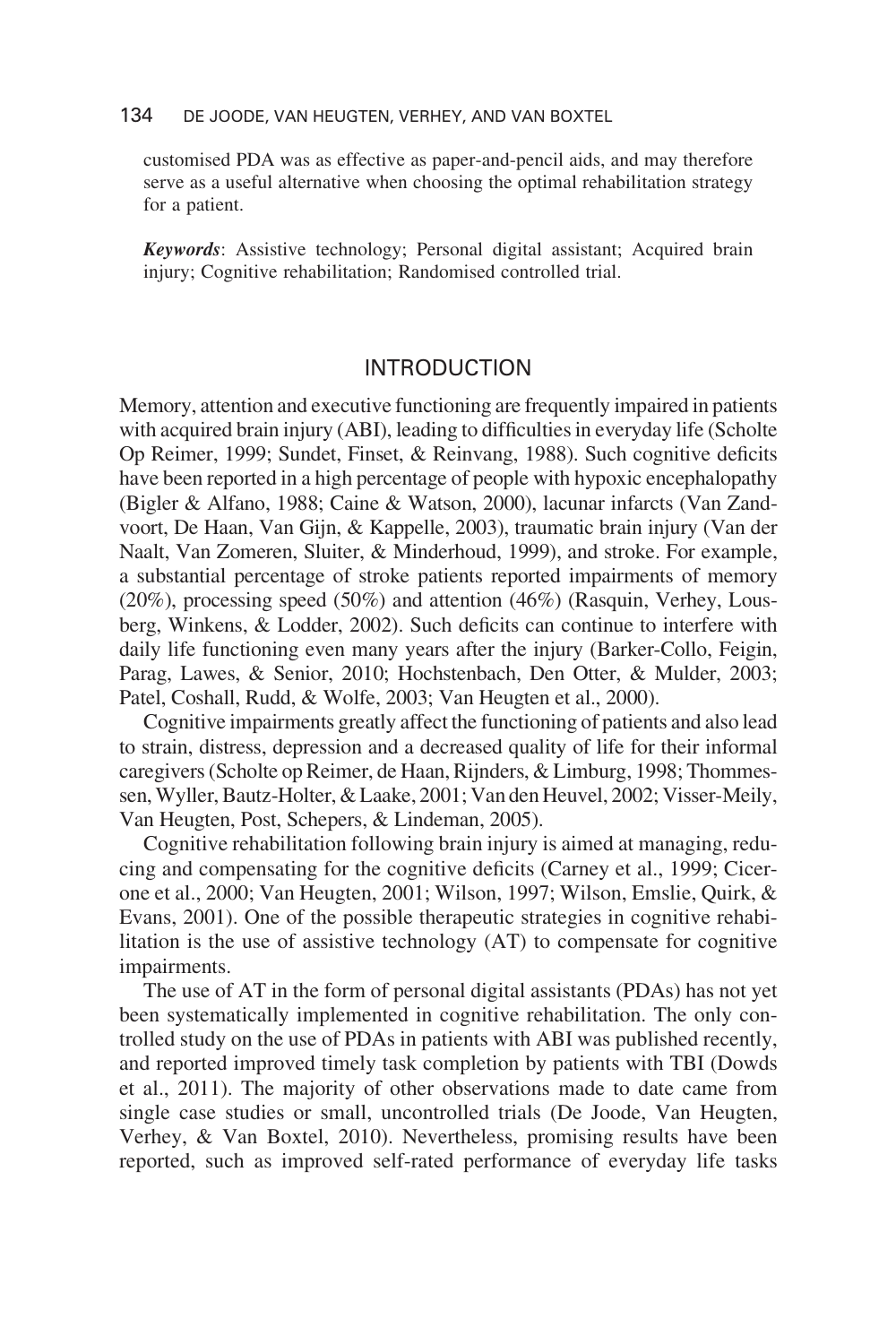(Gentry, Wallace, Kvarfordt, & Lynch, 2008) and enhancement of independent behaviour in daily life through the use of electronic devices (Depompei et al., 2008). The efficacy of other types of AT devices has also been studied. An example is the Neuropage, a paging system to compensate for memory and planning deficits in ABI patients. A randomised crossover trial (Wilson et al., 2001) showed that patients were able to learn how to use the Neuropage device and were significantly more successful when using the pager than their counterparts in the control group in terms of carrying out everyday activities such as self-care, self-medication and keeping appointments.

The potential benefit of AT devices for cognitive rehabilitation is, however, not evident for all patients. Certain patient variables should be considered before AT devices or PDAs are used in cognitive rehabilitation. For instance, a PDA may be less appropriate for patients with severely impaired cognitive abilities, who may be unable to learn how to use a PDA or how to deal with unexpected responses of the software, and who do not have the ability to develop effective problem-solving strategies. Previous experience with AT devices by clinician and patient can also be considered a determinant of a positive attitude towards AT (De Joode et al., 2011; De Joode, Van Boxtel, Verhey, & Van Heugten, 2012; Hart, Buchhofer, & Vaccaro, 2004; Hart, O'Neil-Pirozzi, & Morita, 2003).

The most important potential benefits for ABI patients are memory support and task management, as these could strengthen their autonomy and increase their quality of life. Also, PDAs can store large amounts of information relevant for the user's daily routines, information which may be accessed at all times, making patients less dependent on extraneous information sources.

As stated above, despite these potential benefits of AT to support cognitive functioning, no controlled experimental studies have been conducted with PDAs in patients with brain injury, with the exception of the study by Dowds et al. (2011). The aim of the present study was therefore to compare the effects of a customised PDA with those of paper-and-pencil methods (such as notebooks and diaries) in terms of everyday memory, planning abilities, daily life functioning and quality of life in people with ABI. We also examined if the use of a cognitive aid could reduce the burden perceived by the patients' informal caregivers. We undertook a randomised parallel-group trial to address these questions.

#### **METHODS**

#### Study design

A multi-centre randomised parallel-group trial was undertaken to study the effectiveness of a customised PDA. The experimental group was trained in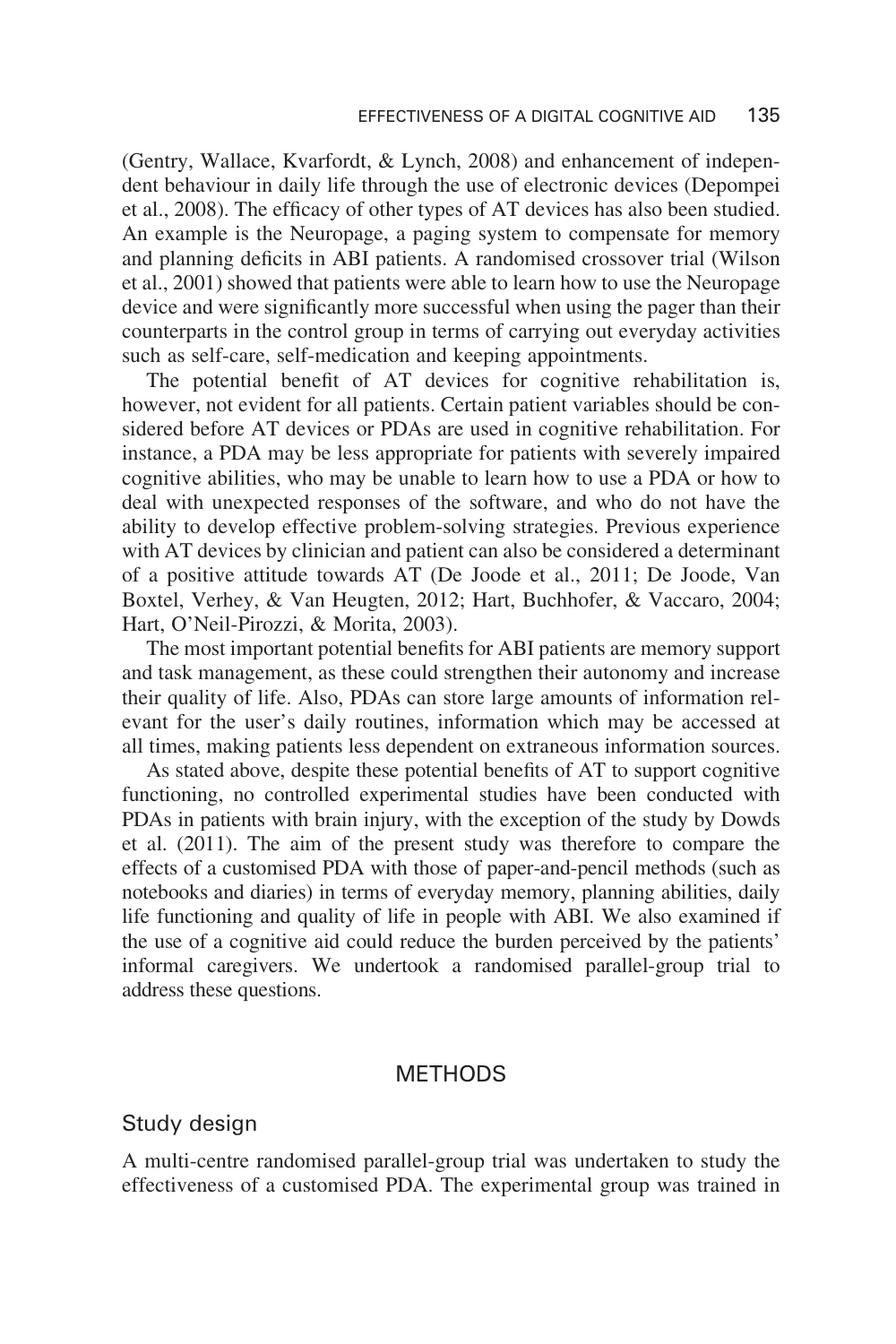the use of the PDA, while the control group received care-as-usual, involving the use of paper-and-pencil aids.

After the selection of participants for the study, baseline measurements were administered (T0) and target behaviours were defined. To minimise practice effects on the verbal memory test (VVLT; see below), a dual baseline assessment was administered within two weeks. This was followed by the training course, which had a total duration of 16 hours. Outcome measurements were administered after 8 hours of training (T1) and after 16 hours of training (T2). Follow-up measurements took place 4–6 months after the end of the intervention period (T3).

#### Participant inclusion

Seven rehabilitation centres throughout The Netherlands participated in the study. The authors contacted 12 centres with the request to participate. Centres were included if they were willing and able to invest sufficient time and effort in the study. The therapists who provided the PDA training course in each centre received at least eight hours of instruction from the first author (EdJ) on how to use the PDA and its assistive software and how to train the patients (see below).

Patients were recruited through the participating rehabilitation centres between September 2008 and September 2010. During this inclusion period, clinicians were asked to evaluate each patient who was eligible for cognitive training to see whether they would be suitable for participation in the study. All of these patients were receiving care as inpatients or outpatients at the time of study. They all had cognitive deficits, as established by their rehabilitation physician or psychologist and had been referred to the rehabilitation centre for cognitive rehabilitation therapy.

Inclusion criteria for patients were: (1) a diagnosis of ABI, (2) age between 18 and 75 years, (3) sufficient comprehension of Dutch, (4) experiencing problems in daily life functioning as a consequence of their brain damage, according to the clinical judgement of the rehabilitation physician and/or psychologist, and (5) a clinical judgement by the rehabilitation specialist that the use of external cognitive aids could be beneficial to the patient (i.e., sufficient level of awareness and cognitive functioning). Exclusion criteria for patients were: (1) visual or manual difficulties incompatible with normal PDA use, (2) severe psychiatric comorbidity, and (3) a progressive neurological disorder.

Inclusion criteria for informal caregivers of patients were: a close relationship with the patient; age between 18 and 75 years; and sufficient proficiency in Dutch to read and understand the questionnaires.

The standing medical ethics committee of Maastricht University Medical Centre reviewed the research protocol and the possible burden for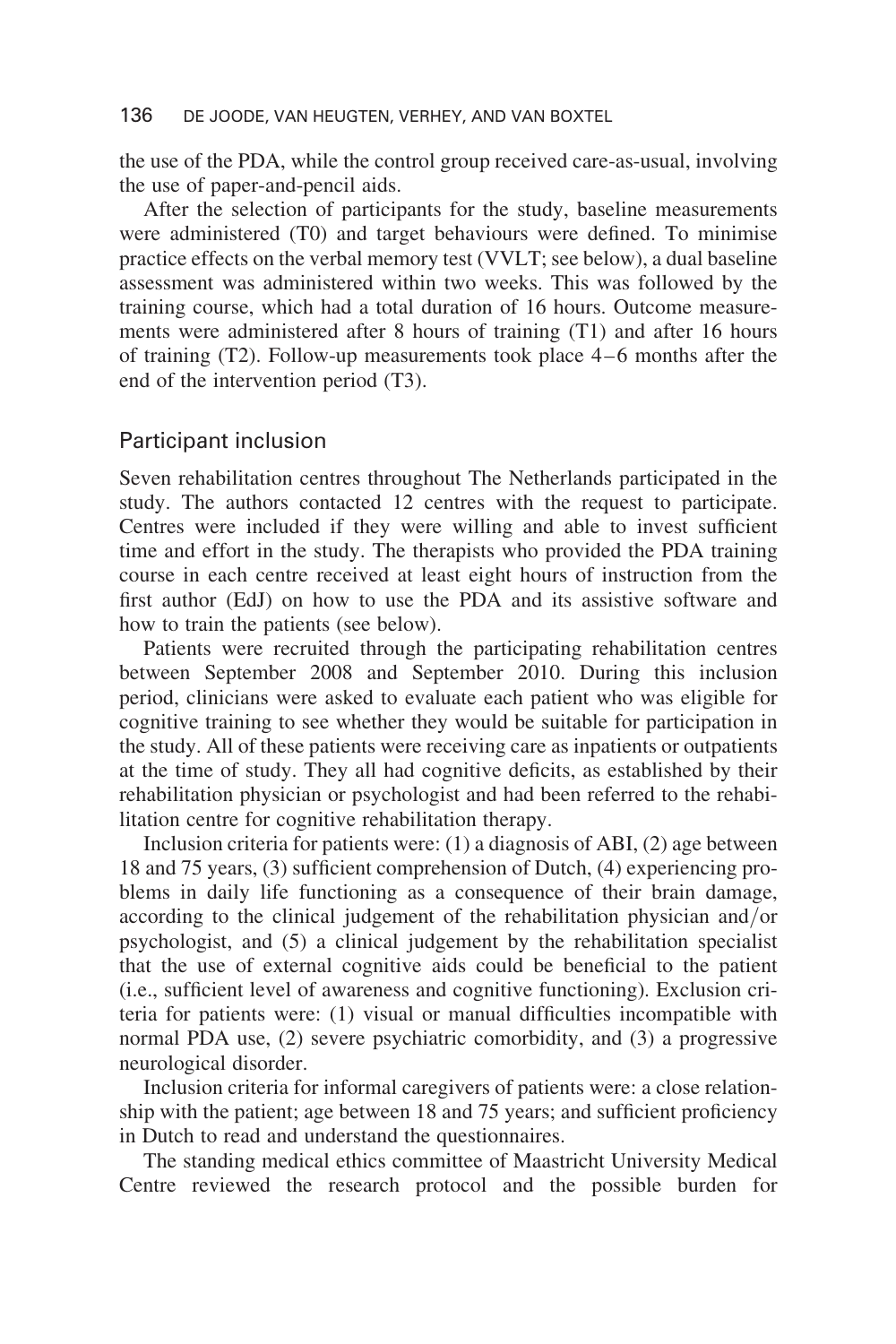participants, and approved the study. All patients and caregivers gave their informed consent. The research protocol can be obtained from the corresponding author.

#### Customised PDA

In order to offer ABI patients the greatest possible benefit from using a PDA, we screened commercially available devices for convenience and adaptability to the patients' individual needs and wishes. After reviewing and comparing several software options such as Handi (Abilia, 2011) and ISAAC (Gorman, Dayle, Hood, & Rumrell, 2003) we opted for the Planning and Execution Assistant and Trainer (PEAT) software (Levinson, 1997) for the current study. The PEAT software was developed for individuals with cognitive impairments. It provides a reminder function and supports enhanced flexibility in the planning of appointments. A "floating task" function allows automatic planning of the specific timing of tasks, as PEAT makes sure the user is not double booked: the software will schedule a task when there is enough time available, and the task is shifted to another time slot if another event interferes. This feature is important to patients with brain injury, who often have difficulties planning, organising and rescheduling daily activities. A "wait button" helps the user to deal with deviations from normal routine, postponing the beginning or ending of a task. Furthermore, users have control over the way they are cued at the beginning and/or end of a task. Each function is customisable to fit the specific needs of each participant using the device. The PEAT software offers the care provider complete control to limit or expand its functionality during the course of the training, based on the progress made by the patient.

There are four main modules in PEAT: cue card, diary, notes section and names section. The cue card shows the current task and the next task, in order to remind the users of current and upcoming events. The diary shows the schedule in a day, week or month view, and users can add or change appointments or to-do tasks. The notes section allows users to take written or voice notes and to link these directly to the relevant appointment or task in the diary. The names section can be used to store contact information, which can also be linked to tasks in the diary. Users are always reminded of the start and end of a task.

The authors translated the software into Dutch in close collaboration with the PEAT developers. For the present study, PEAT was installed on Hewlett-Packard iPAQ HP114 devices, equipped with the Windows Mobile 6 operating system. The PEAT software completely took over the control of the PDA, and users could not switch to the Windows environment, thus ensuring that the user interface was standardised for all patients, and to avoid confusion. Patients received the customised PDA at the start of the training course and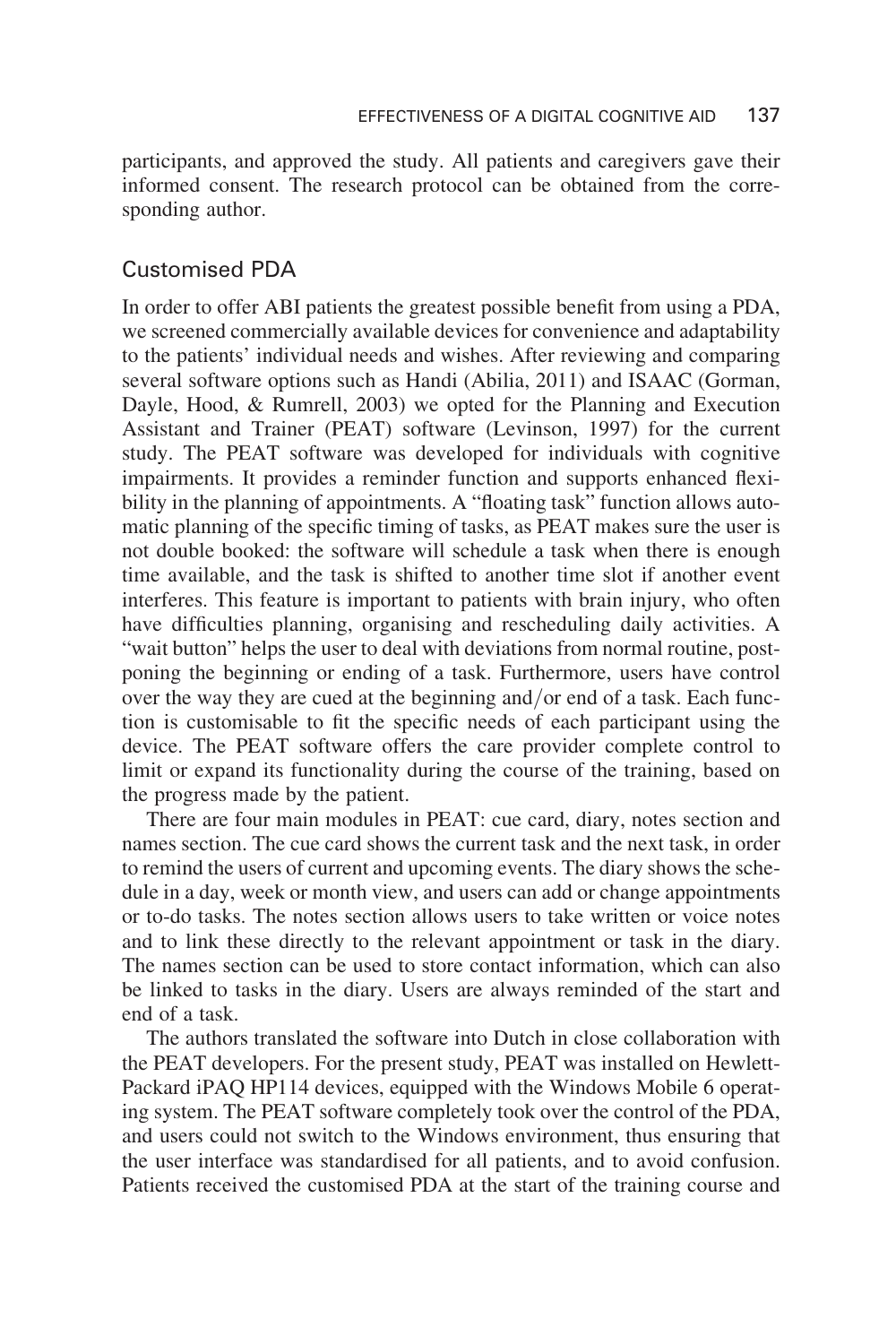were encouraged to use it as much as possible in order to integrate its use into their daily routines, both at the rehabilitation centre and at home. Patients used the PDA until the post-treatment measurement (T2, after 16 hours of training) had been conducted. At this time, patients in both conditions had the opportunity to buy the customised PDA at greatly reduced price. Patients in the PDA group who did not want to continue using the PDA were advised by their therapist about using another cognitive aid. In some cases, the therapist was able to offer their patient a PDA that was either sponsored by the rehabilitation centre or reimbursed by their personal health insurer.

#### Intervention procedure

Experimental condition. In the experimental group, "care-as-usual" (normally "paper-and-pencil" diary training) was replaced by PDA training with PEAT. The customised PDA was used to compensate for various cognitive dysfunctions. Memory function was supported by the reminders offered by the PDA, for example, to lock the door before going to bed, lock the door when leaving, take keys when leaving, take out clothes for the morning, make a shopping list, or take medication. Planning and organisation could be supported by planning a busy day in advance, or by using a to-do list. Initiative and attention could also be supported, e.g., through a signal prompting the user to focus attention on an activity, or to start or end a particular activity after a certain period. Finally, predefined scripts could be used to guide the user through several steps of an activity. For example, doing the laundry can be divided into several steps: sort clothes, put them in the washing machine, set the programme, add detergent, start the programme and dry the clothes. Since users could schedule these steps as one task, while the software made sure that every step of the script was performed on time, patients could independently organise these more complex tasks as well.

A total of 16 hours of PEAT training was provided for the participants by therapists at the various rehabilitation centres, according to their centre's usual procedure. All training courses followed the same initial procedure, based on a predefined protocol, to teach patients how to use the device and what information could and should be entered into it. (The training protocol can be obtained from the first author.) This initial training procedure took between two and six half-hour sessions. The content of the remainder of the training course was tailored to the patients' specific needs with respect to the use of the customised PDA. The frequency of training sessions varied between two times a week and two times a month. In most cases, the participants received 30 –60 minutes of training each week. The frequency and intensity of the training sessions depended on routine procedures at the rehabilitation centre and the needs of each individual patient. Thus, only the total duration of the training was controlled by the researchers.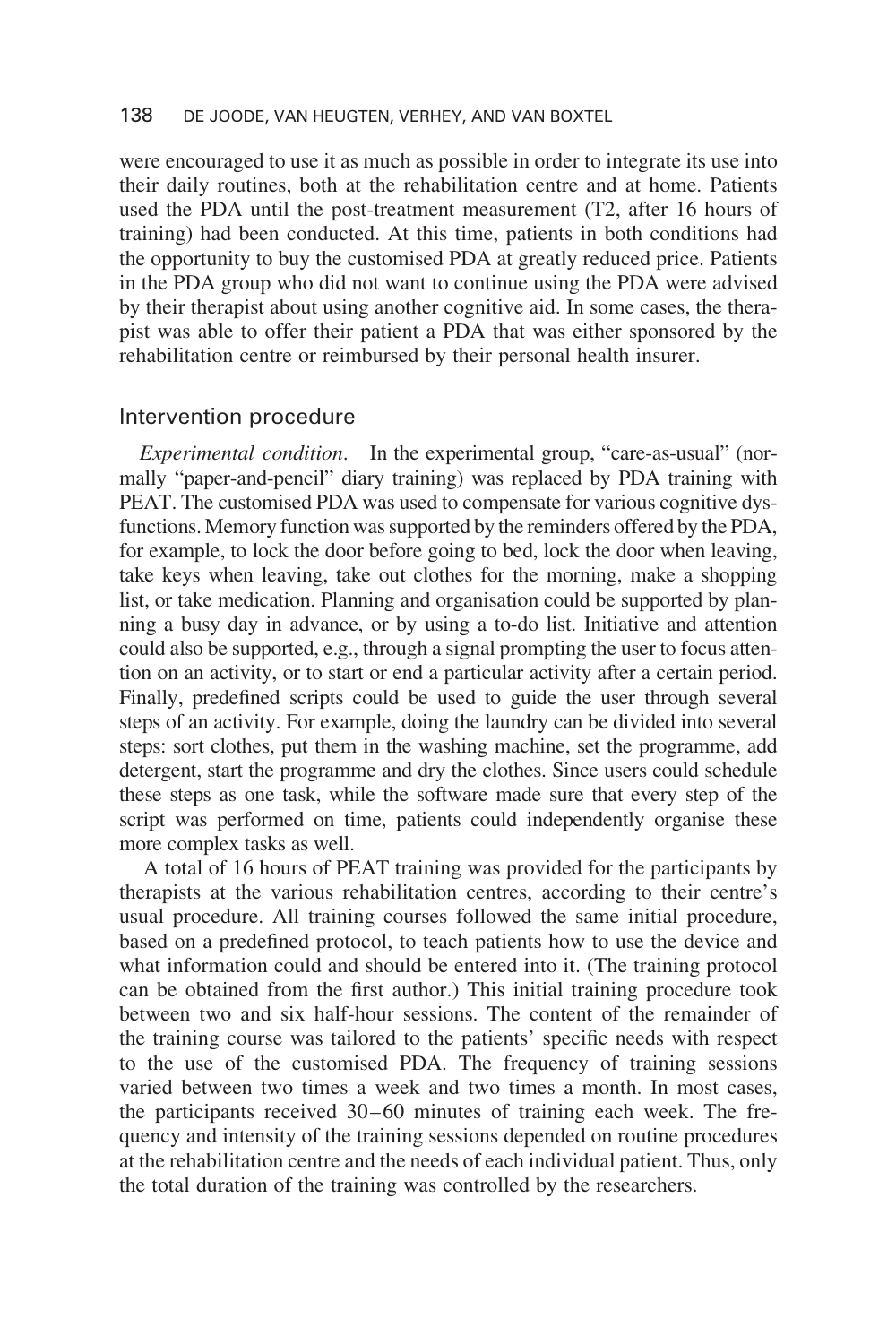Control condition. The control group did not use a PDA with PEAT, but instead received "care-as-usual", aimed at learning skills and strategies to support memory, planning and organisation. Most centres provided training in the use of standard paper-and-pencil aids, such as notebooks and diaries. Although the "care-as-usual" that was offered differed to some extent between centres, most centres gave patients diary training, in which they learned to use a diary, that is, what kind of information they should record, how to structure their day and week and how to integrate diary use in their daily routine. Just as in the experimental condition, the training focused on the specific needs of each patient, although this was limited to the use of a paper diary in the control condition.

The participants in the control condition also received a fixed number of 16 hours of training, which is the average duration for this kind of cognitive training in The Netherlands. The training was always provided by the same professional who also took part in the experimental intervention. The frequency and intensity of the training were the same as in the experimental group.

Mobile phones are increasingly used as prompting devices in cognitive rehabilitation in The Netherlands, and one of the patients in the control group did indeed use a mobile phone as an additional aid, in combination with a paper diary. However, the therapists did not train the control group patients in the use of the mobile phone.

#### Outcome measures

#### Main outcome measures

Goal Attainment Scaling (GAS). GAS was the primary outcome measure; it provides an overall outcome assessment by setting individual goals and assessing the level of attainment of these goals after a certain period (Kiresuk & Sherman, 1968). GAS thus enables the use of individualised patient goals as well as being a standardised measurement method. It has been used successfully in studies that included patients with ABI (Bouwens, Van Heugten, & Verhey, 2009). A summary formula is used to calculate the extent to which patients' goals are achieved (Rockwood, Joyce, & Stolee, 1997). The hypothetical mean GAS score at the time of evaluation is 50  $(SD = 10)$ , which means that if the post-treatment outcome measurement is between 40 and 60 points, all predefined goals have been met as expected at evaluation. Consistently high or low evaluation scores at the end of an intervention indicate that goals were too easy (score  $>$  50), or too difficult to attain (score  $<$  50) (Gordon, Powell, & Rockwood, 1999).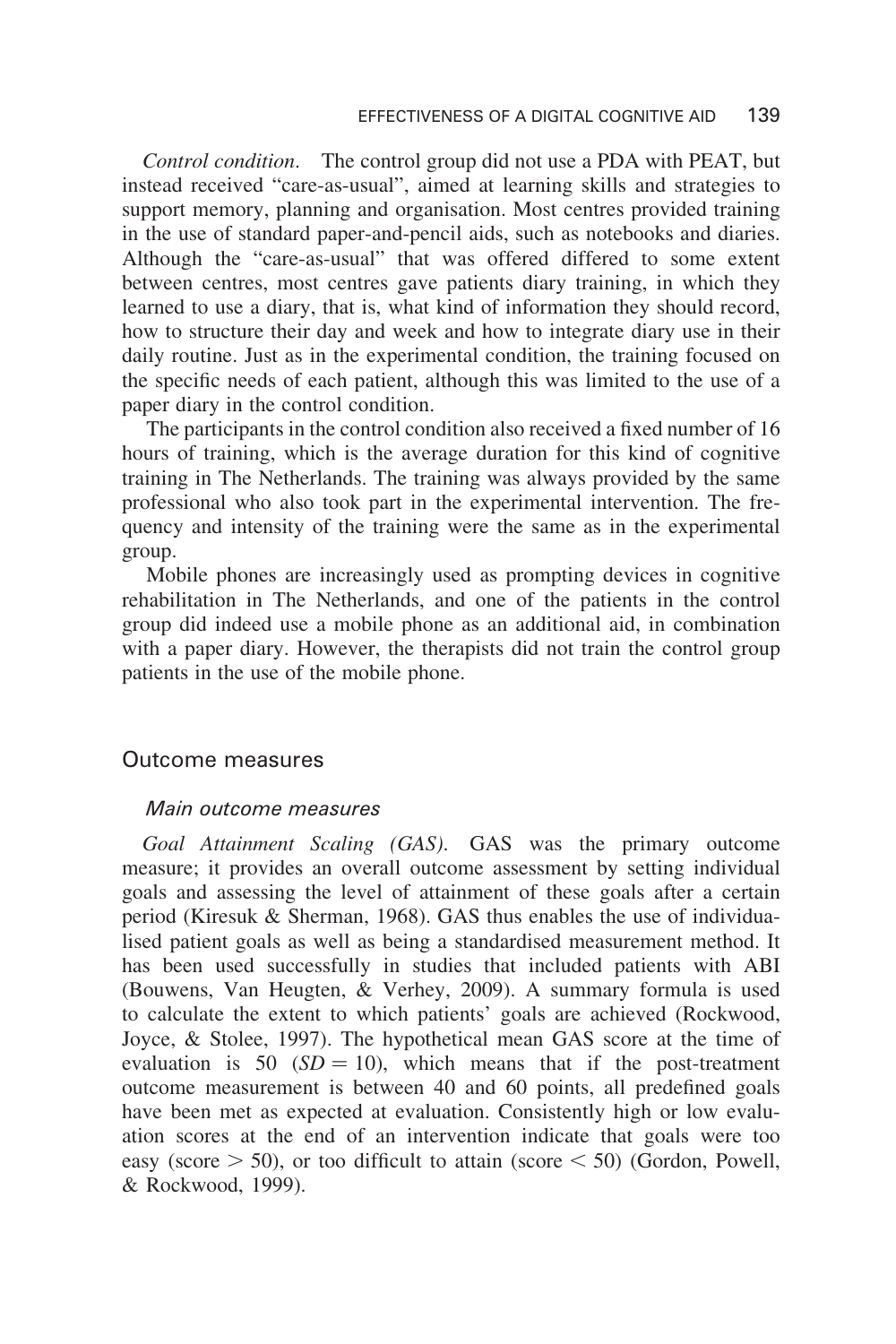Cognitive Failure Questionnaire (CFQ). In this self-report questionnaire patients rate the number of mistakes they make per day due to cognitive deficits, such as forgetting names, or problems of attention and concentration (Ponds, Van Boxtel, & Jolles, 2006). The CFQ consists of 25 questions, and patients can rate the frequency of their problems on a 5-point scale ("never" to "very often"); the total scoring range is  $0-100$ , a higher score denoting more everyday cognitive failures.

Frenchay Activities Index (FAI). The FAI assesses a patient's level of instrumental and social activities (Schuling, de Haan, Limburg, & Groenier, 1993). The questionnaire consists of 15 items and the score ranges from 0 to 45, a higher score indicating better function.

General perceived self-efficacy scale (GSES). The GSES is a 10-item psychometric scale designed to assess the ability to cope with a variety of life demands (Luszczynska, Scholz, & Schwarzer, 2005). It explicitly refers to personal agency, i.e., the belief that one is responsible for successful personal outcomes. The scoring range is 10 to 40, a higher score reflecting a higher self-efficacy level.

Utrecht Coping List (UCL). This questionnaire has been developed to measure the different characteristics of coping style on a 4-point scale (ranging from  $1 =$  "never", to  $4 =$  "very often") and consists of 47 items and seven subscales (Schreurs et al., 1993). The subscales represent different coping styles: active approach, palliative reaction, avoidance, seeking social support, passive reaction pattern, expression of emotions, and reassuring thoughts.

#### Satisfaction with cognitive aid

The participants' satisfaction with the PDA as a cognitive aid was assessed by determining the percentage of persons in the PEAT intervention group expressing the wish to continue using the PDA after the 16-week training period (T2).

#### Secondary outcome measures

Centre for Epidemiologic Studies Depression Scale (CES-D). The CES-D is a screening test to identify depressive symptoms (Roberts & Vernon, 1983). The questionnaire consists of 20 items and participants can answer on a 4-point scale, ranging from "rarely or none of the time" to "most or all of the time". The scale ranges from 0 to 60, and higher scores indicate more depressive symptoms.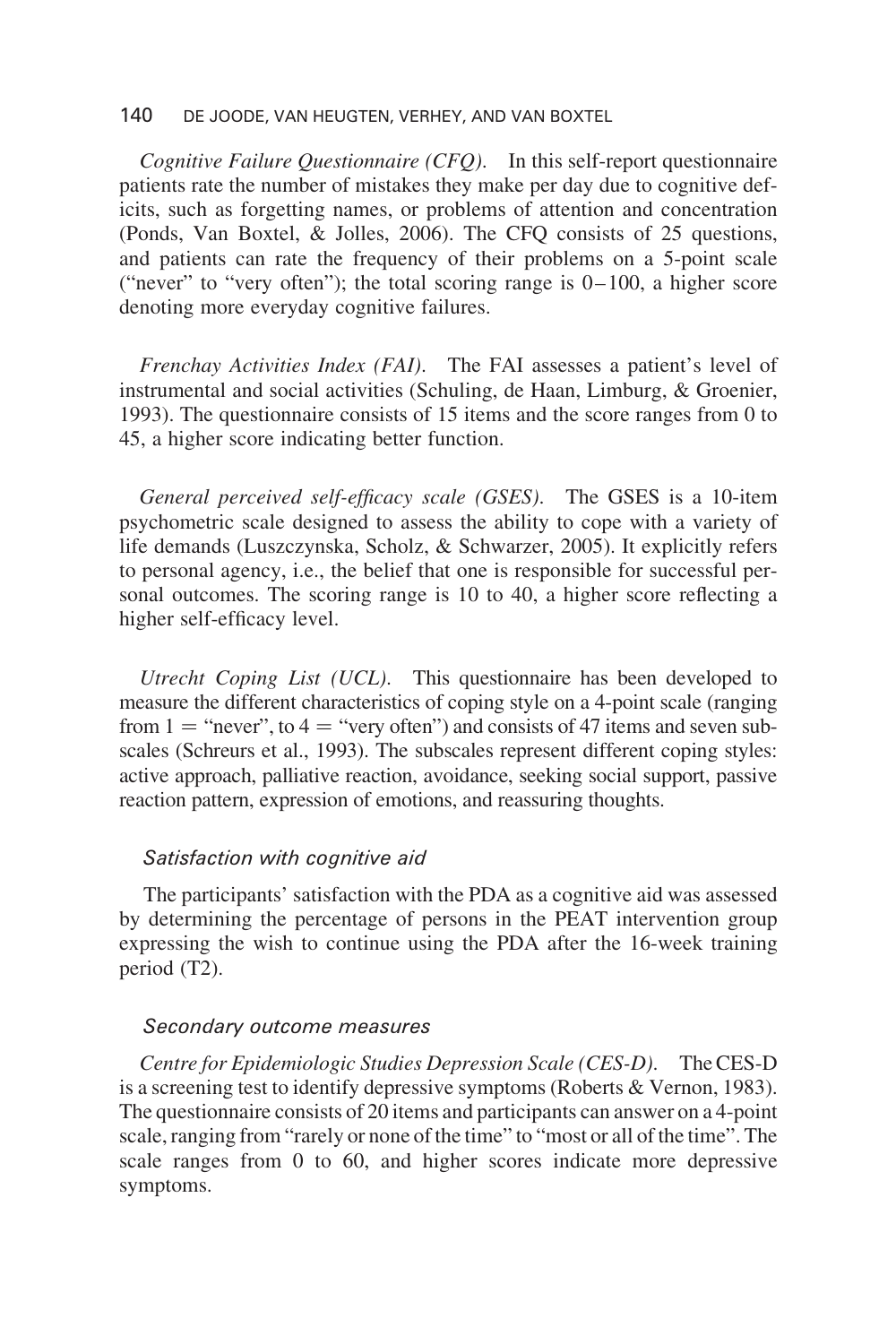MOS Short Form health survey (SF-36). The SF-36 was constructed to assess health status and health-related quality of life (QoL) (Ware & Sherbourne, 1992). It contains 36 items, which may be clustered into two dimensions: physical and mental functioning. The total score for each dimension ranges from 0 to 100, with higher values representing better functioning.

Life Satisfaction Questionnaire (LISAT-9). The LISAT questionnaire assesses a person's satisfaction about important life domains (Carlsson & Hamrin, 1996). It consists of nine items, each scored on a 6-point scale (range:  $1 =$  "very dissatisfied" to  $6 =$  "very satisfied"). The total score ranges from 6 to 54, with higher values representing greater satisfaction.

#### Caregiver outcome measures

Caregivers also completed the CES-D, SF-36 and LISAT-9, as well as the Caregiver Strain Index.

*Caregiver Strain Index (CSI).* The CSI (13-item, range  $0-13$ ) measures strain related to care provision (Robinson, 1983) for the following major domains: employment, financial, physical, social and time. Positive responses to seven or more items on the index indicate a higher level of strain.

#### Cognitive assessment

Although no improvement in neuropsychological test performance was expected, a pre- and post-intervention assessment of basic cognitive abilities was performed.

Episodic verbal memory was tested with the Visual Verbal Learning Test (VVLT; Van der Elst, Van Boxtel, Van Breukelen, & Jolles, 2005), a Dutch adaptation of the Rey VVLT (Lezak, Howieson, & Loring, 2004). The total score for all five learning trials and the delayed recall score were recorded.

Executive functioning was tested with the Stroop Color–Word Test (SCWT; Van der Elst, Van Boxtel, Van Breukelen, & Jolles, 2006b), assessing the time needed to complete card III as well as the time difference between card III and card II. In addition, the participants completed the Concept Shifting Test (CST; Van der Elst, Van Boxtel, Van Breukelen, & Jolles, 2006a). This is an equivalent of the Trail Making Test that measures concept shifting and executive functioning. The time difference between Part C (numbers and letters) and Part B (only letters) was calculated. Lastly, participants performed the Letter Digit Substitution Test (LDST; Van der Elst, Van Boxtel, Van Breukelen, & Jolles, 2006c), a test of psychomotor speed and working memory. The number of numbers correctly copied within 90 seconds was recorded.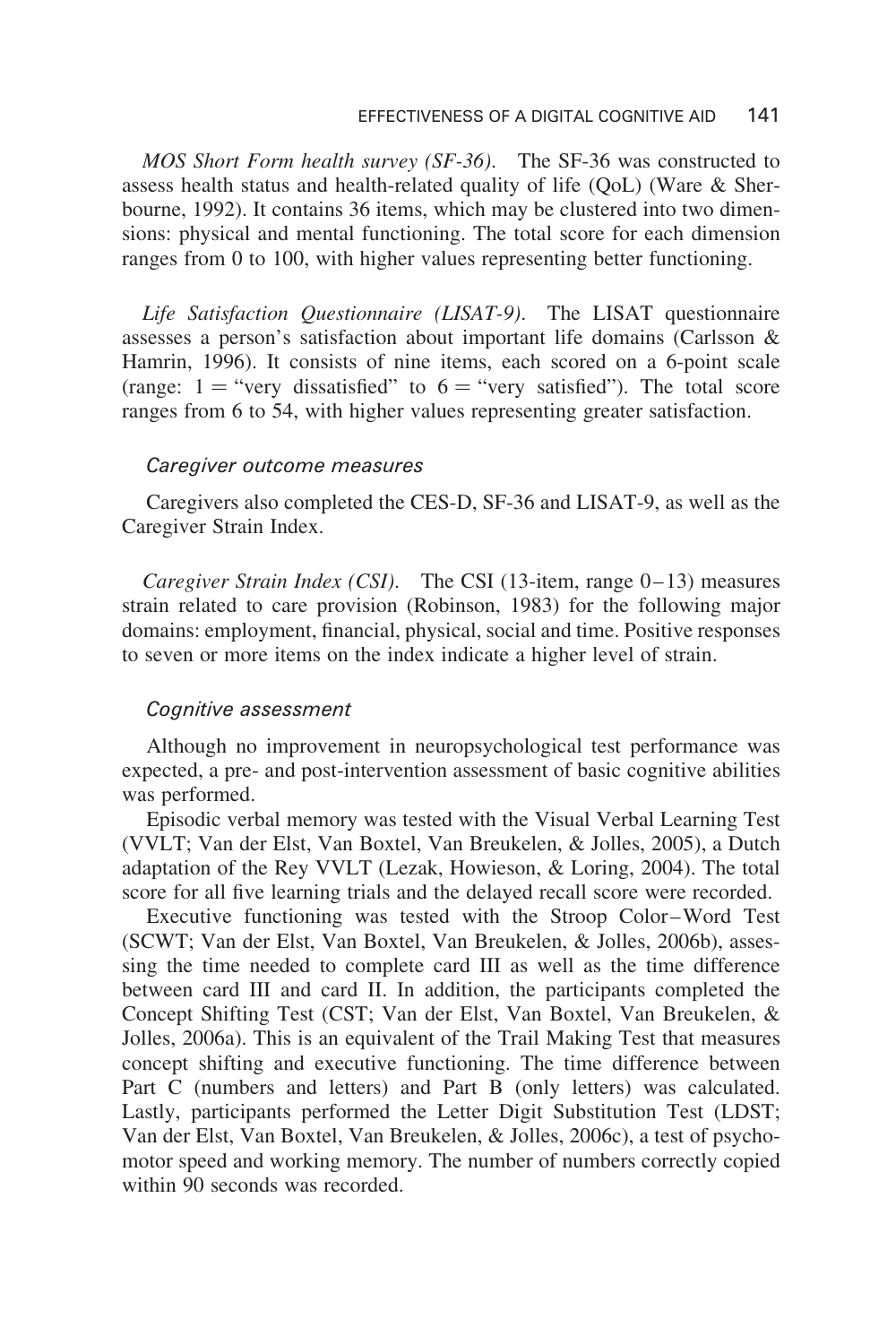A cognitive domain was considered as being impaired if one or more scores of the neuropsychological tests for this domain were below cut-off  $(i.e., > 1.5 SD$  below the age- and education-corrected mean).

#### Procedure

After participants and their informal caregivers had been recruited, they were asked to give informed consent. Baseline measurements included demographic variables (i.e., gender, age, education and living situation), injuryrelated characteristics (i.e., type of brain damage, time since injury and side of brain lesion), and cognitive assessment. After the first baseline measurement, the patient and the informal caregiver completed the outcome questionnaires at home, and returned them at the second baseline measurement. This was also the occasion when the dual baseline measurement for the VVLT was administered and the target behaviours interview was held in order to set the goals for the GAS procedure. This was done by the first author in close consultation with the patient, and if necessary, in the presence of the informal caregiver.

Goals had to be both realistic and attainable for patients receiving cognitive rehabilitation and were not specific to treatment condition, as they were set before randomisation took place. Each patient set a minimum of three goals, and five levels of achievement were specified for each goal. This level ranged from functioning at a level worse than before (score:  $-2$ ) to achieving the expected outcome (score: 0), and to achieving a higher than expected level of functioning (score:  $+2$ ). For example, one patient wanted to improve the completion of tasks, instead of doing more tasks without being able to complete them. Thus, five levels of achievement were defined, ranging from completing none or only one out of five daily tasks to completing all five tasks every day.

After the two baseline measurements, the patients were randomised to the two groups, using block-wise randomisation with a block size of four, i.e., two participants to the experimental group and two to the control group. Randomisation was done separately for each participating centre. For each centre, four opaque sealed envelopes (a "block") were set aside, each containing a sheet that coded for group assignment. These envelopes were taken to a participant for the randomisation procedure. The participant then chose an envelope in the presence of the researcher and sometimes also the caregiver. The remaining envelopes were taken back to the university and were kept in a locked cabinet until the next participant from this centre was enrolled in the study. Once all four envelopes had been used, a new set of four envelopes was prepared. Blinding of treatment was not possible, due to the nature of the intervention. Outcome measurements were administered by the researcher and were therefore not blinded either. Figure 1 shows the measurement procedure.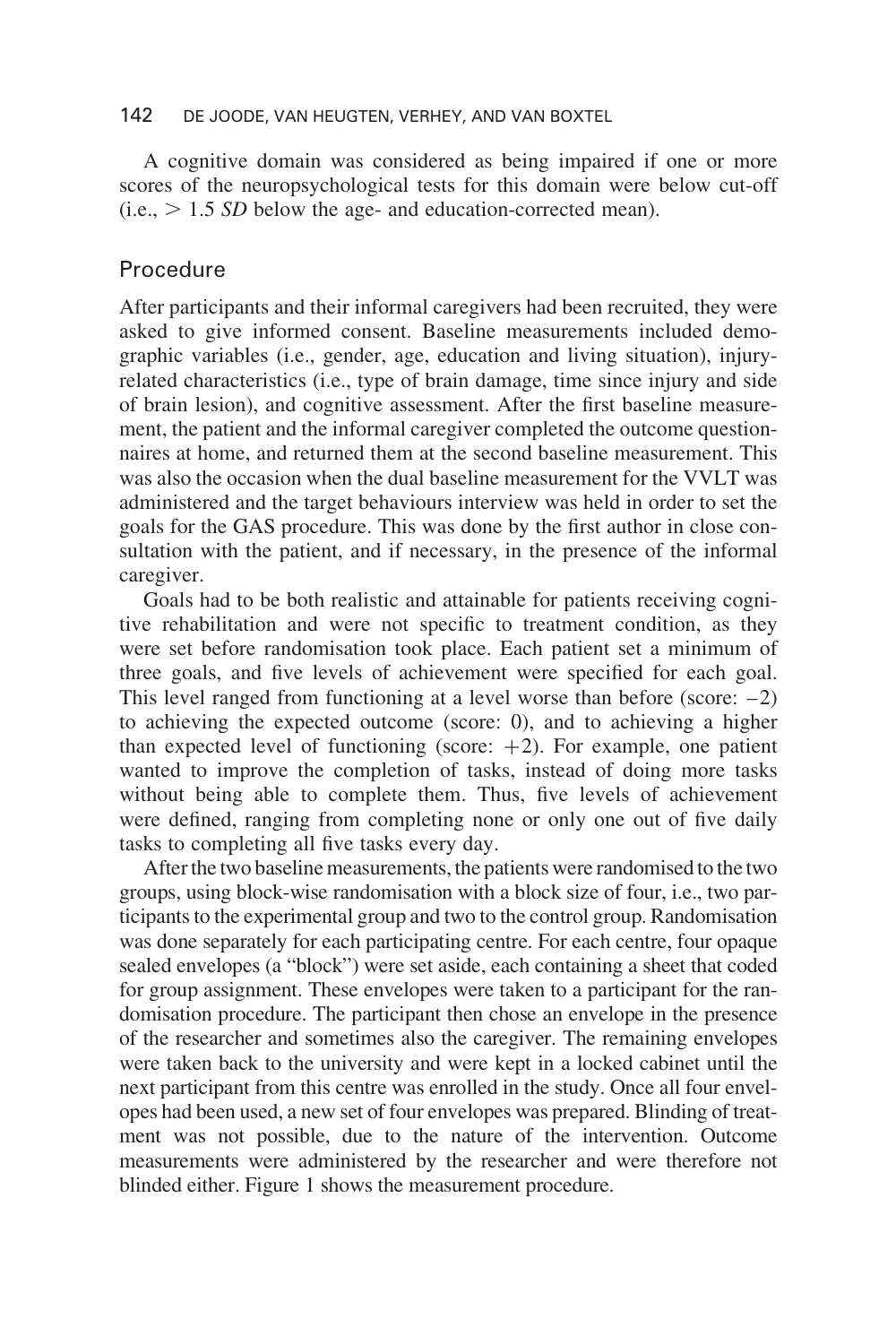

Figure 1. Flowchart of measurement procedure.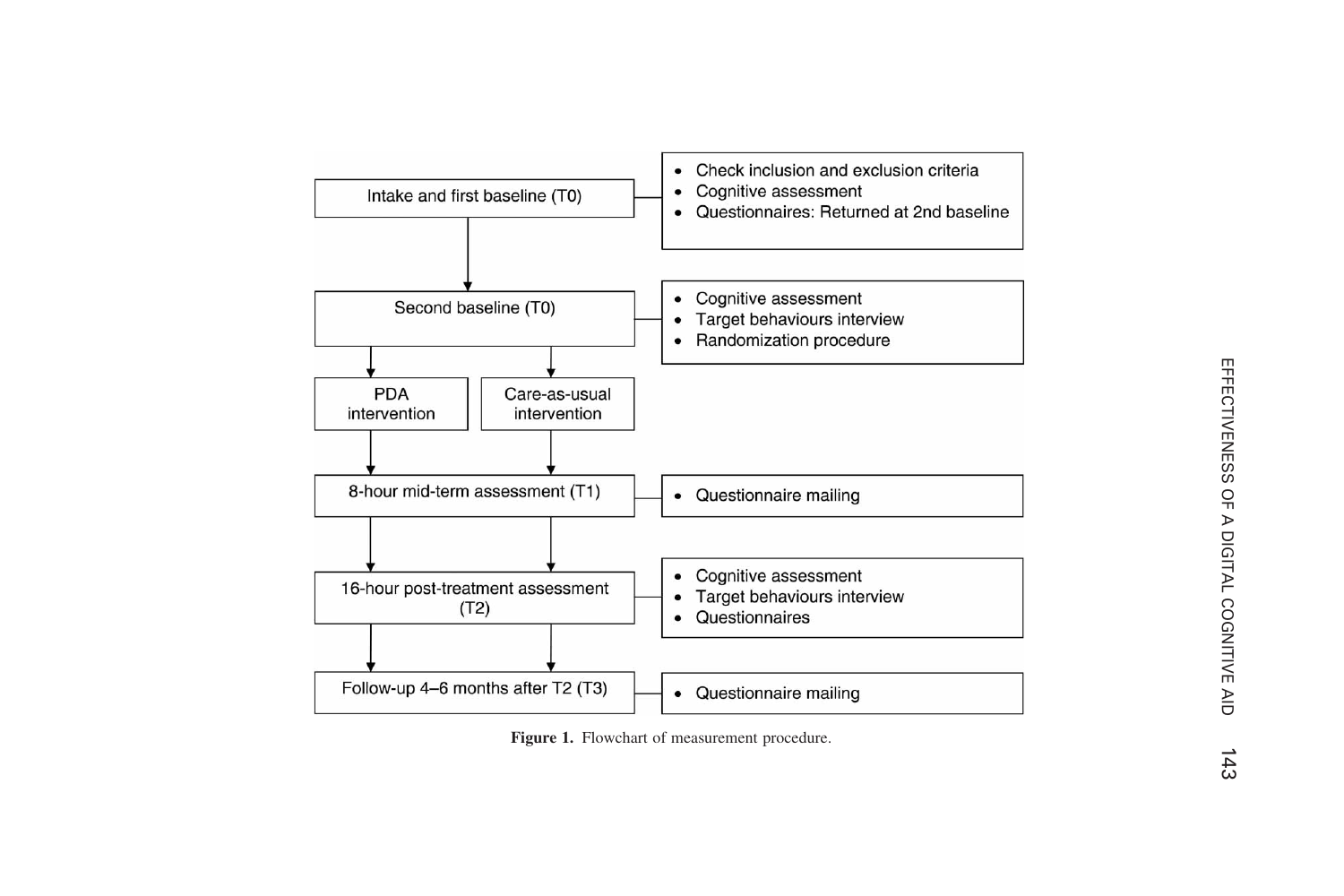Training started within two weeks after the second baseline assessment at T0. The mid-term measurement was administered after 8 hours of training (T1). The questionnaires for this measurement were sent by post. Post-treatment assessment took place after 16 hours of training (T2). The therapists informed the researchers when this number of training hours had been achieved. The patient was subsequently contacted to schedule an appointment for the measurements. These included cognitive assessment, scoring the level of attainment for the GAS goals in a second target behaviours interview and completing the questionnaires. The final follow-up assessment was administered 4–6 months after the end of the treatment (T3), and questionnaires were again sent to the participants by post. The mean  $(SD)$  time between T0 and T1 was 3.3 months (1.7), the time between T1 and T2 was 4.8 months (3.0), and the time between T2 and T3 was 7.1 months (3.3).

#### Statistical analyses

Descriptive statistics, including t-tests and chi-squared tests, were used to compare the demographic variables, injury-related characteristics and neuropsychological functioning of the two groups at baseline.

Analyses were based on the intention-to-treat principle, which means that patients were analysed according to the group to which they were allocated, irrespective of actual treatment. In addition, per-protocol analyses were performed because some patients stopped using PEAT during the intervention period. Differences in the GAS outcome measurements between the groups at T2 were tested using an independent samples t-test. In addition, we tested the differences in GAS scores between T0 and T2 in each group separately, using a post-hoc paired samples t-test.

Other outcome measurements were evaluated using repeated measures analysis of variance (T1 vs. T2). The effect of treatment was tested using only the T1 and T2 measurements, since the numbers of patients in the analyses at T3 were limited and some patients had stopped using PEAT while others continued using it, so it was not possible to form subgroups with respect to the effect of the intervention. Group membership was treated in the model as a between-subjects factor, and time of measurement as a within-subject factor.

Statistical analyses were performed with the SPSS statistical software (version 19 for Mac OSX), with alpha level set at .05 for all analyses.

#### RESULTS

#### **Participants**

The seven participating rehabilitation centres referred 45 patients for participation, 40 of whom were included in the study and randomly allocated to a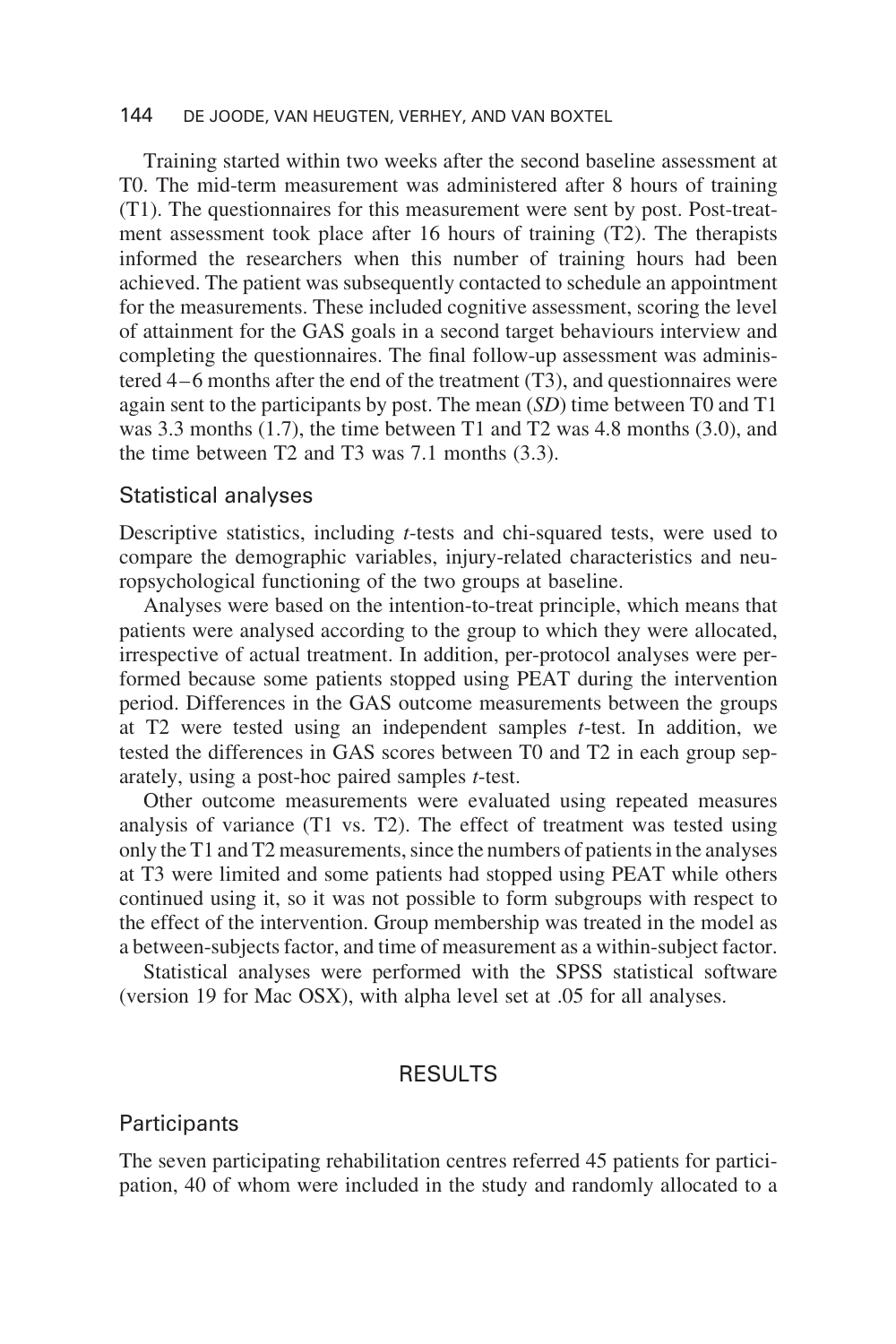treatment group (Figure 2). In the end, measurements were available for 21 patients in the experimental group and 13 in the control group.

Table 1 shows the patient characteristics, which were comparable between the groups at baseline. Mean time since injury was 27 months shorter in the experimental group than in the control group, but this difference was not significant due to the large variability  $(p > .05)$ .

Table 2 shows the level of neuropsychological functioning at T0 and T2. Significant improvements over time in the VVLT delayed recall and LDST scores were found in the experimental group. However, no differences between the groups were observed at T0 or T2 ( $p > .05$ ).



Figure 2. Flow chart of participants in the trial.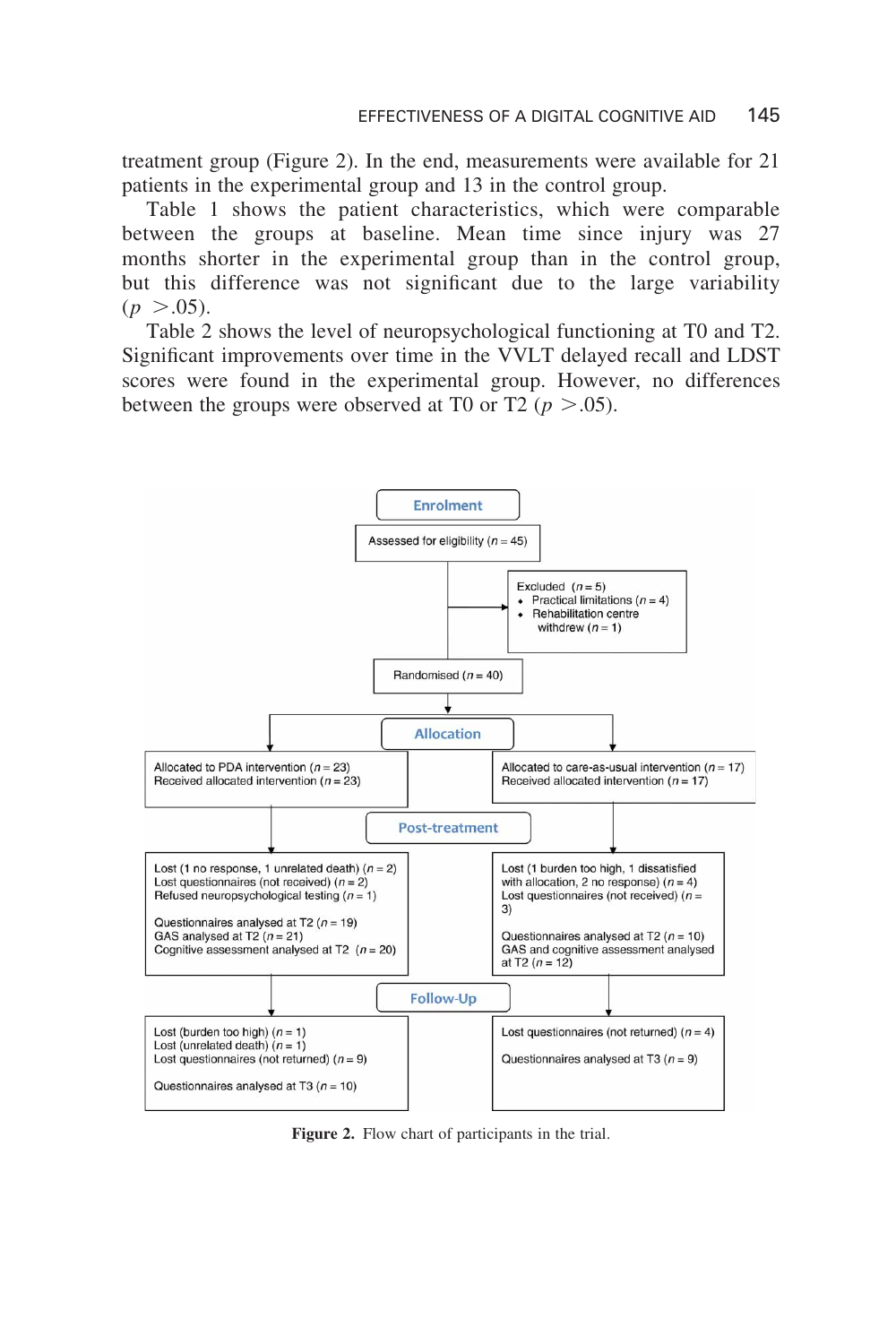|                                       |                                   | Experimental group $(n = 21)$ | Control group $(n = 13)$ |  |  |
|---------------------------------------|-----------------------------------|-------------------------------|--------------------------|--|--|
| Men: $n$ (%)                          |                                   | 14 (67%)                      | 10(77%)                  |  |  |
| Age in years at baseline: mean $(SD)$ |                                   | 42.2(15.4)                    | 39.4 (15.6)              |  |  |
| (SD)                                  | Time since injury in months: mean | 38.9 (42.4)                   | 65.9 (117.1)             |  |  |
| Education                             | Low: $n(\%)$                      | 4(19%)                        | 4(31%)                   |  |  |
|                                       | Intermediate: $n$ (%)             | 12(57%)                       | 6(46%)                   |  |  |
|                                       | High: $n$ $(\%)$                  | 5(24%)                        | 3(23%)                   |  |  |
| Cause of injury                       | Stroke                            | 7(33%)                        | 5(38%)                   |  |  |
|                                       | TBI                               | 6(28%)                        | 5(38%)                   |  |  |
|                                       | Brain tumour                      | 1(5%)                         | 2(15%)                   |  |  |
|                                       | Mixed stroke/TBI                  | $2(10\%)$                     | 1(8%)                    |  |  |
|                                       | Other cause <sup>a</sup>          | 5(24%)                        | $0(0\%)$                 |  |  |

TABLE 1 Patient characteristics

TBI: traumatic brain injury; <sup>a</sup> Meningitis ( $n = 1$ ), chronic toxic encephalopathy ( $n = 1$ ), combination stroke and tumour  $(n = 3)$ . No statistically significant differences were found between the groups on any of the variables.

#### Treatment effects

#### GAS

Figure 3 shows the mean GAS scores at T0 and T2 for both groups. One participant in the control group was unable to formulate goals for the GAS, most likely due to a lack of insight. Both groups showed improvement in the attainment of set goals between T0 and T2: the experimental group showed a mean increase of 45.2 ( $SD = 32.8$ ) points,  $t(20) = 6.31$ ,  $p <$ .001, while the control group showed a mean increase of 36.7 points (SD  $(15.6)$ ,  $t(11) = 8.16$ ,  $p < .001$ . However, scores did not differ significantly between the groups at T2 ( $p > .05$ ). Since three participants stopped using PEAT and used a standard aid instead, we also performed per-protocol analyses. These analyses showed results similar to those of the intention-totreat analyses.

#### Other outcome measures

Table 3 shows the mean scores on the other outcome measures for both treatment groups. Our repeated measures analyses found none of these outcome measures to differ significantly between the groups at T1 or T2  $(p)$  $>$  0.05). In the per-protocol analyses, however, the results showed an interaction effect between time of measurement and group membership for one secondary outcome measurement: the CES-D. Participants in the experimental group showed a decrease in depressive complaints over time, while the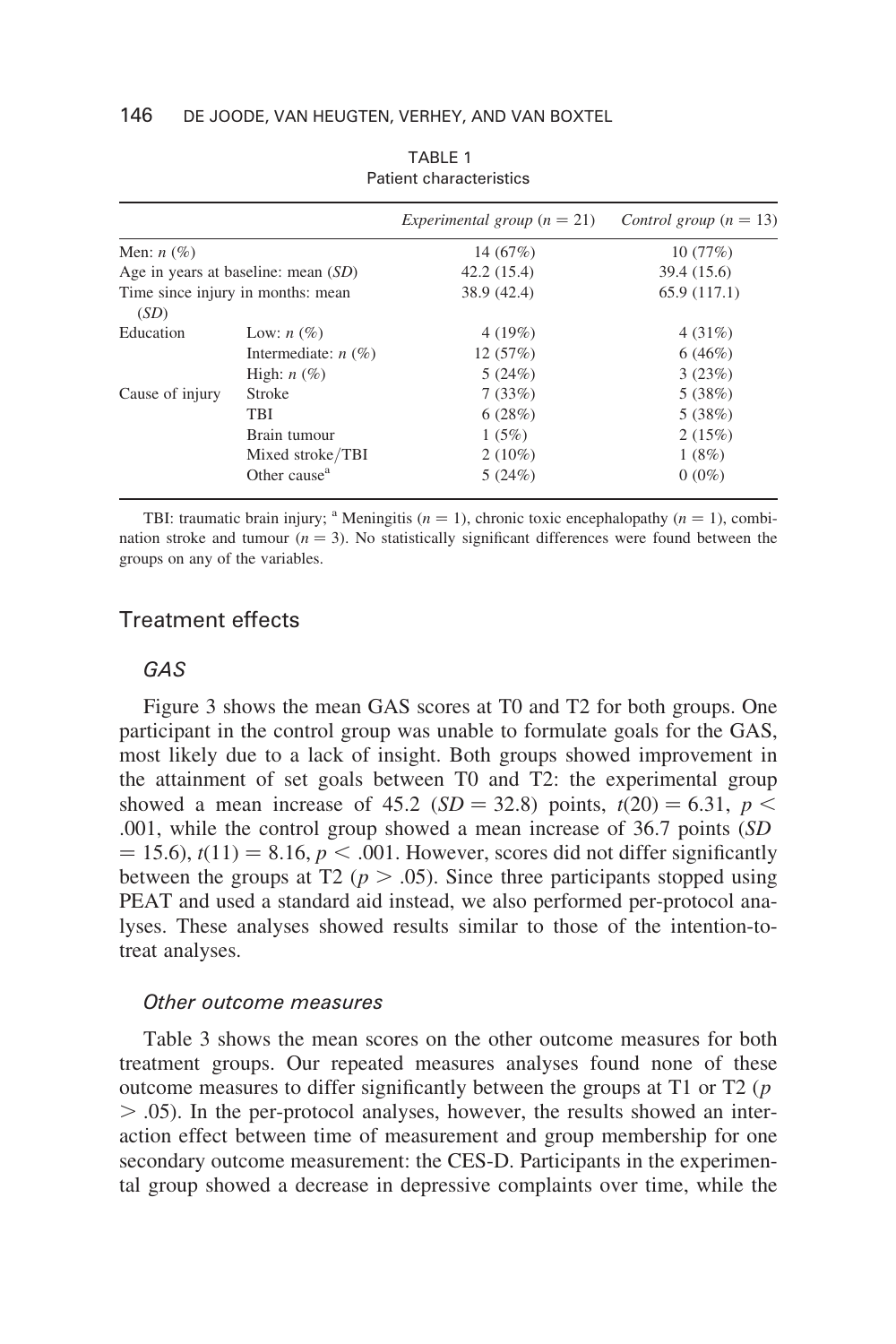|                |                       | Experimental group |                      |                             |                      | Control group |                      |             |                      |
|----------------|-----------------------|--------------------|----------------------|-----------------------------|----------------------|---------------|----------------------|-------------|----------------------|
|                |                       | $T0 n = 21$        | Deficit <sup>a</sup> | $T2 n = 20$                 | Deficit <sup>a</sup> | $T0 n = 13$   | Deficit <sup>a</sup> | $T2 n = 12$ | Deficit <sup>a</sup> |
| VVLT (words)   | Encoding              | 38.4(12.1)         | 23.8%                | 42.0(12.2)                  | 19.0%                | 41.5(8.7)     | 7.6%                 | 44.8 (20.2) | 7.6%                 |
|                | Delayed recall        | 6.4(3.8)           | 47.6%                | $7.6(3.9)^*$                | 42.8%                | 7.2(3.3)      | 38.5%                | 7.9(3.8)    | 30.8%                |
| SCWT (seconds) | Card III              | 132.7(57.6)        | 42.9%                | 106.3(50.6)                 | 33.3%                | 147.6 (54.2)  | 53.8%                | 133.7(43.4) | 38.5%                |
|                | Card III-II           | 54.6 (47.8)        | n.a.                 | 37.3(43.2)                  | n.a.                 | 68.6 (39.3)   | n.a.                 | 55.7 (28.7) | n.a.                 |
| CST (seconds)  | Part A: 1 concept     | 27.7(11.1)         | n.a.                 | 23.7(7.4)                   | n.a.                 | 29.4 (18.2)   | n.a.                 | 27.9(9.1)   | n.a.                 |
|                | Part C: 2 concepts    | 46.7(20.3)         | 38.1%                | 44.5(19.6)                  | 23.8%                | 40.5(11.6)    | 30.8%                | 41.4(13.3)  | 15.4%                |
|                | Interference part C-A | 19.0(15.1)         | n.a.                 | 20.1(16.5)                  | n.a.                 | 11.1(22.0)    | n.a.                 | 13.5(11.7)  | n.a.                 |
| LDST (digits)  | 90 seconds            | 39.2 (12.7)        | 61.9%                | 44.3 $(12.7)$ <sup>**</sup> | 38.1%                | 38.8 (13.0)   | 69.2%                | 41.0(14.4)  | 61.5%                |

TABLE 2Mean neuropsychological functioning at T0 and T2, including percentage of patients with <sup>a</sup> deficit

VVLT: Visual Verbal Learning Test; SCWT: Stroop Color Word Test; CST: Concept Shifting Test; LDST: Letter Digit Substitution Test; <sup>a</sup> < 1.5 SD below mean norm score; n.a.: not available.  ${}^*p < .05;$  \* ${}^*p < .01$ .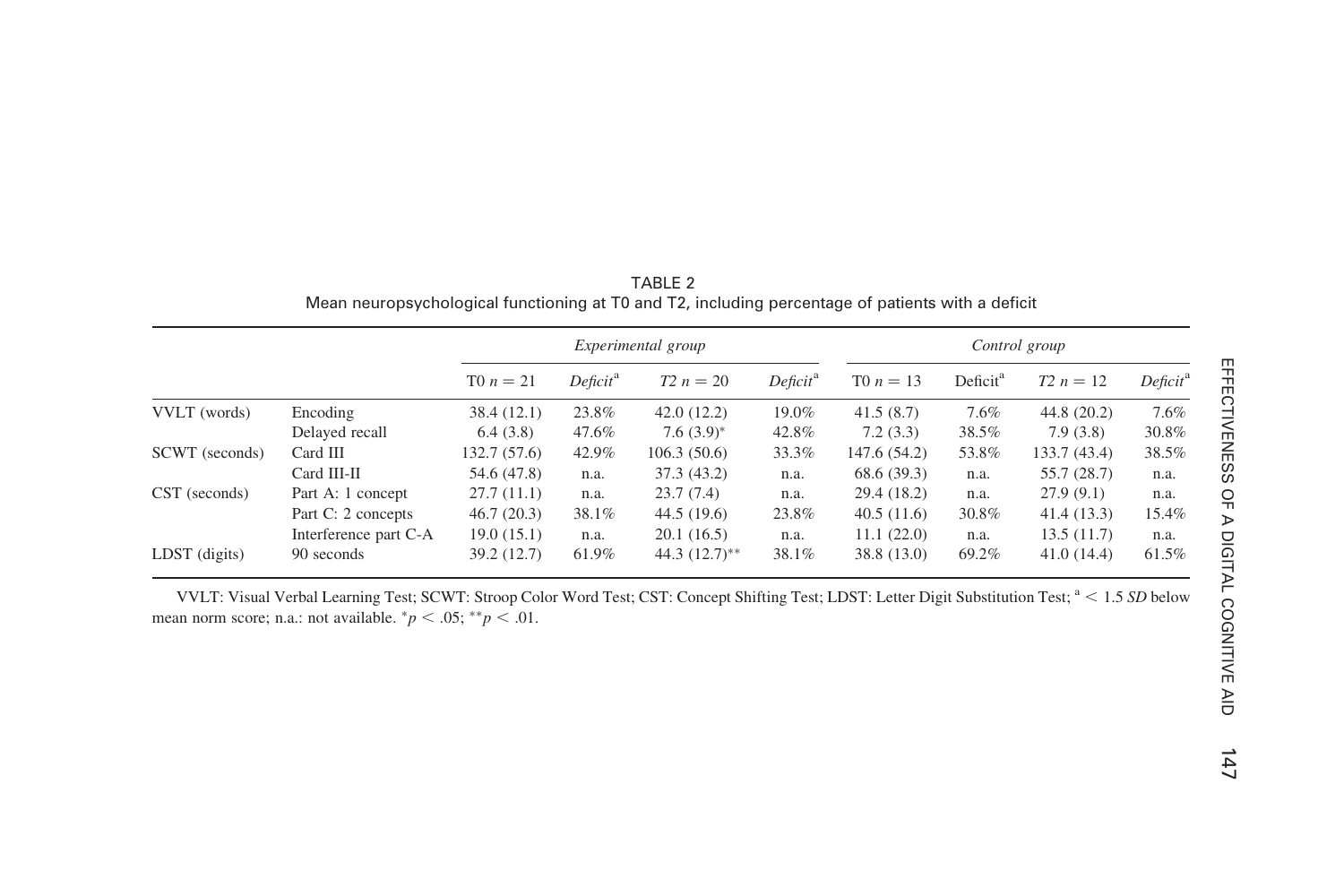

Figure 3. Goal Attainment Scores (GAS) pre- and post-treatment: Mean and standard error.

control group showed an increase in complaints,  $F(1,3) = 5.24$ ,  $p = .032$ . After correction for multiple testing (Bonferroni correction), however,  $\alpha$ was .0036 and this difference was no longer statistically significant.

#### **Caregivers**

Four of the 34 patients did not have an informal caregiver. Of the remaining 30 caregivers, 25 agreed to participate. Their mean age was 49.6 years ( $SD =$ 11.2). Eighteen caregivers were allocated to the experimental group and seven to the control group. They were partners, parents, or siblings of the patient. None of the caregiver outcome measures was found to differ between the groups at T1 and T2. However, the high dropout rate (three in the experimental group and four in the control group) meant that the control group became too small to test statistically for between-group differences.

#### Satisfaction with cognitive aid

The percentage of participants in the experimental group who chose to continue using a PDA or smartphone after the conclusion of the trial was 57.1%. Although the participants were able to buy the PEAT software at a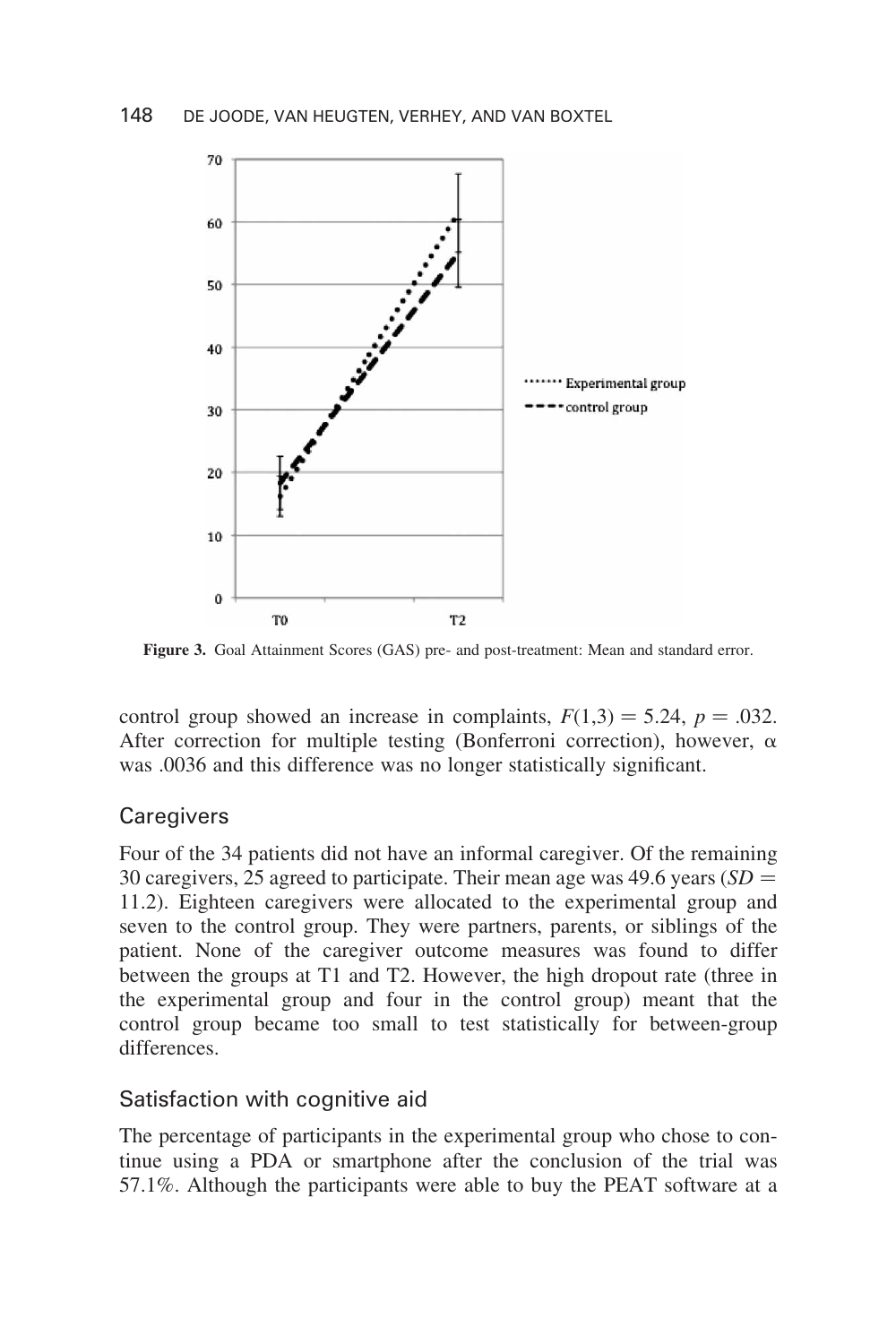|                  |                        | Experimental group |            |             | Control group  |                |             |             |             |
|------------------|------------------------|--------------------|------------|-------------|----------------|----------------|-------------|-------------|-------------|
|                  |                        | T <sub>0</sub>     | T1         | T2          | T <sub>3</sub> | T <sub>0</sub> | T1          | T2          | T3          |
| Patients (n)     |                        | (20)               | (19)       | (19)        | (10)           | (13)           | (10)        | (10)        | (9)         |
| CFQ total        |                        | 45.8 (15.2)        | 42.7(15.4) | 42.2(15.9)  | 48.4 (10.6)    | 49.1 (11.2)    | 46.9(20.0)  | 49.2 (14.8) | 45.4(15.1)  |
| FAI total        |                        | 19.3(10.7)         | 21.2(9.1)  | 23.0(7.6)   | 25.6(7.4)      | 23.4(5.9)      | 22.0(7.2)   | 20.9(7.3)   | 24.3(8.0)   |
| <b>UCL</b>       | Active reaction        | 15.3(4.4)          | 16.6(4.1)  | 15.8(4.4)   | 15.1(5.8)      | 15.5(2.3)      | 15.5(3.3)   | 15.0(3.6)   | 14.7(3.7)   |
|                  | Palliative             | 16.9(3.3)          | 17.3(3.4)  | 17.2(2.3)   | 16.2(3.5)      | 18.8(3.9)      | 19.3(4.1)   | 19.2(5.1)   | 19.2(3.8)   |
|                  | Avoidance              | 17.3(4.6)          | 16.6(4.9)  | 16.9(4.8)   | 17.4(3.6)      | 17.6(3.7)      | 17.7(3.2)   | 17.3(4.3)   | 19.1(3.7)   |
|                  | Social support         | 13.6(4.3)          | 13.3(3.5)  | 13.3(3.2)   | 12.2(3.2)      | 11.6(3.6)      | 11.9(3.1)   | 12.4(3.7)   | 12.2(2.8)   |
|                  | Passive                | 12.7(3.7)          | 12.0(3.8)  | 11.9(3.4)   | 12.5(3.8)      | 14.5(4.2)      | 15.1(4.7)   | 16.4(5.9)   | 15.9(5.9)   |
|                  | Expression of emotions | 6.5(1.5)           | 5.9(1.4)   | 7.1(1.7)    | 7.2(1.3)       | 5.9(1.7)       | 6.0(1.4)    | 6.3(1.7)    | 6.6(1.4)    |
|                  | Reassuring thoughts    | 11.1(2.5)          | 10.8(2.6)  | 11.6(2.3)   | 10.8(2.5)      | 10.8(2.2)      | 10.7(2.3)   | 10.6(3.1)   | 10.8(2.8)   |
| CES-D            |                        | 18.2(6.3)          | 17.9(7.4)  | 18.0(8.9)   | 19.3(7.8)      | 19.9(4.9)      | 19.0(5.9)   | 20.2(6.2)   | 19.0(7.7)   |
| SF-36            | Physical functioning   | 44.7(7.7)          | 43.7(10.1) | 43.9(9.9)   | 46.7(8.4)      | 45.7(10.2)     | 51.3(8.0)   | 45.6(7.2)   | 48.1(12.1)  |
|                  | Mental functioning     | 38.6 (13.3)        | 40.1(12.1) | 39.6 (13.2) | 36.9(12.2)     | 35.5(10.8)     | 34.8 (12.6) | 34.8 (13.3) | 35.5(11.6)  |
| <b>GSES</b>      |                        | 26.3(5.6)          | 25.3(5.2)  | 25.0(6.7)   | 25.9(6.5)      | 26.5(5.9)      | 25.1(6.4)   | 25.3(6.4)   | 25.2(6.2)   |
| LISAT-9          |                        | 40.4(7.3)          | 39.1(7.5)  | 39.2(6.7)   | 40.1(5.3)      | 33.9(8.1)      | 35.0(7.8)   | 32.3(7.8)   | 32.6(6.1)   |
| Caregivers $(n)$ |                        | (18)               | (15)       | (15)        | (9)            | (7)            | (4)         | (3)         | (4)         |
| CES-D            |                        | 17.3(6.9)          | 17.7(7.9)  | 15.3(5.9)   | 16.2(5.4)      | 18.3(5.8)      | 15.8(2.1)   | 15.6(2.0)   | 14.5(3.3)   |
| $SF-36$          | Physical functioning   | 49.6(10.8)         | 50.5(11.7) | 51.5(11.6)  | 53.2(10.6)     | 52.1(6.0)      | 53.8 (10.4) | 53.1(8.8)   | 53.8 (6.7)  |
|                  | Mental functioning     | 43.5(9.9)          | 45.0(8.3)  | 44.0(11.4)  | 45.1(9.8)      | 46.2(10.9)     | 46.3(7.4)   | 42.2(3.8)   | 52.1(6.2)   |
| LISAT-9          |                        | 44.8 $(6.4)$       | 43.5(6.4)  | 41.0(5.7)   | 41.1(4.4)      | 42.6(3.7)      | 41.8(2.4)   | 41.5(0.7)   | 44.7(1.5)   |
| <b>CSI</b>       |                        | 6.8(3.3)           | 7.5(3.2)   | 6.4(3.8)    | 7.7(4.1)       | 8.8(3.7)       | 6.5(4.9)    | 6.3(5.0)    | 4.8 $(2.6)$ |

TABLE 3 Mean (SD) outcome scores per study group at different time points

CFQ: Cognitive Failure Questionnaire; FAI: Frenchay Activity Index; UCL: Utrecht Coping List; CES-D: Centre for Epidemiologic Studies Depression Scale; SF-36: MOS Short Form health survey; GSES: General perceived self-efficacy scale; LISAT: Life Satisfaction Questionnaire; CSI: Caregiver Strain Index.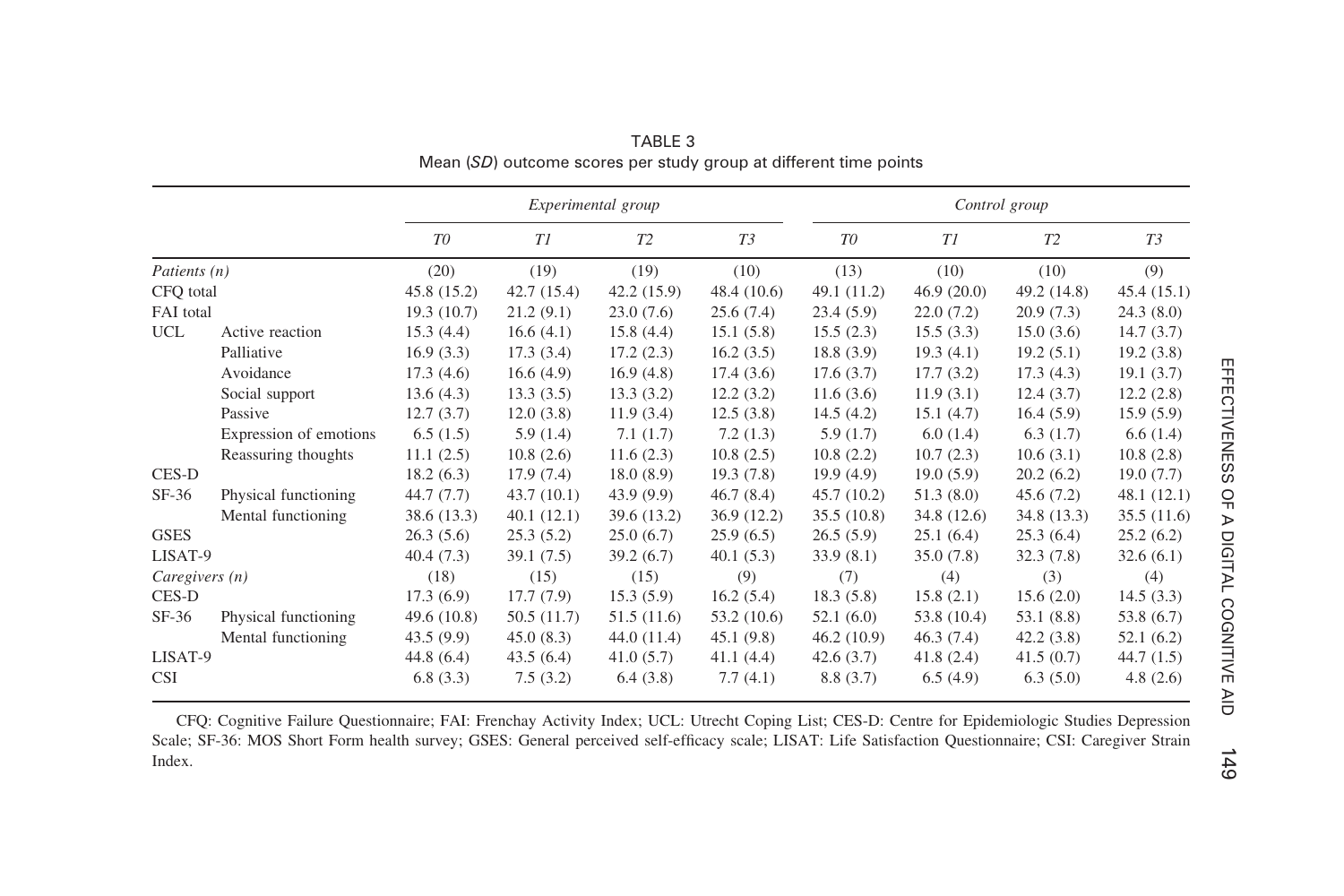90% reduced price, the main reasons for participants not to continue their use of PEAT were that it was too expensive to buy for themselves (19.0%) or that they preferred to use another, cheaper aid (23.8%). The software did not operate error-free during the trial, and glitches in the software and hardware caused frustration to some of the participants in the experimental group, although all of these issues were dealt with within a week. Examples of these technical difficulties were the temporary inability of the device to recharge or to add a new task to the schedule, loss of the charging device or unexpected (at least for the user) "change in the schedule" allegedly caused by the software.

In the control group, the majority (76.9%) chose to continue using a paperand-pencil aid. However, three participants in this group (23.1%) said they would consider buying PEAT or another PDA or smartphone system.

The difference in satisfaction rate between the experimental and control groups was not statistically significant,  $\chi^2(1, 34) = 1.4$ ,  $p = .24$ .

Three participants in the experimental group stopped using PEAT after T2. Two participants felt the PEAT training was too demanding for them and one participant became too frustrated by the glitches in the software and hardware to continue using the device. The per-protocol analysis of satisfaction rate showed a higher satisfaction rate in the experimental group (66.7%) as compared to the intention-to-treat analysis, while the satisfaction rate in the control group was about the same (76.5%). The per-protocol analysis showed no statistically significant differences in satisfaction rate between the treatment groups,  $\chi^2(1, 34) = 0.9$ ,  $p = .34$ .

#### **DISCUSSION**

This is one of the first randomised parallel-group trials to examine the effects of using a customised PDA as a cognitive aid for patients with acquired brain injury (ABI). Patients with ABI in both intervention groups attained their pre-defined goals, but the success of the intervention in the PDA group did not differ significantly from that in the paper-andpencil group. No effect of time or treatment group was found on the other outcome measures.

Attainment of personal goals did not result in a higher quality of life or a greater sense of self-efficacy. The lack of difference in effect may be related to a number of factors, such as the small groups, the short duration of the intervention, the low training intensity and the use of standard questionnaires. The focus of GAS is on what participants aim to attain at a personal level, and these goals are most likely the driving force behind their motivation to receive cognitive training. But measuring an effect on the other outcome measures, e.g., on quality of life, may be more difficult as these outcomes are secondary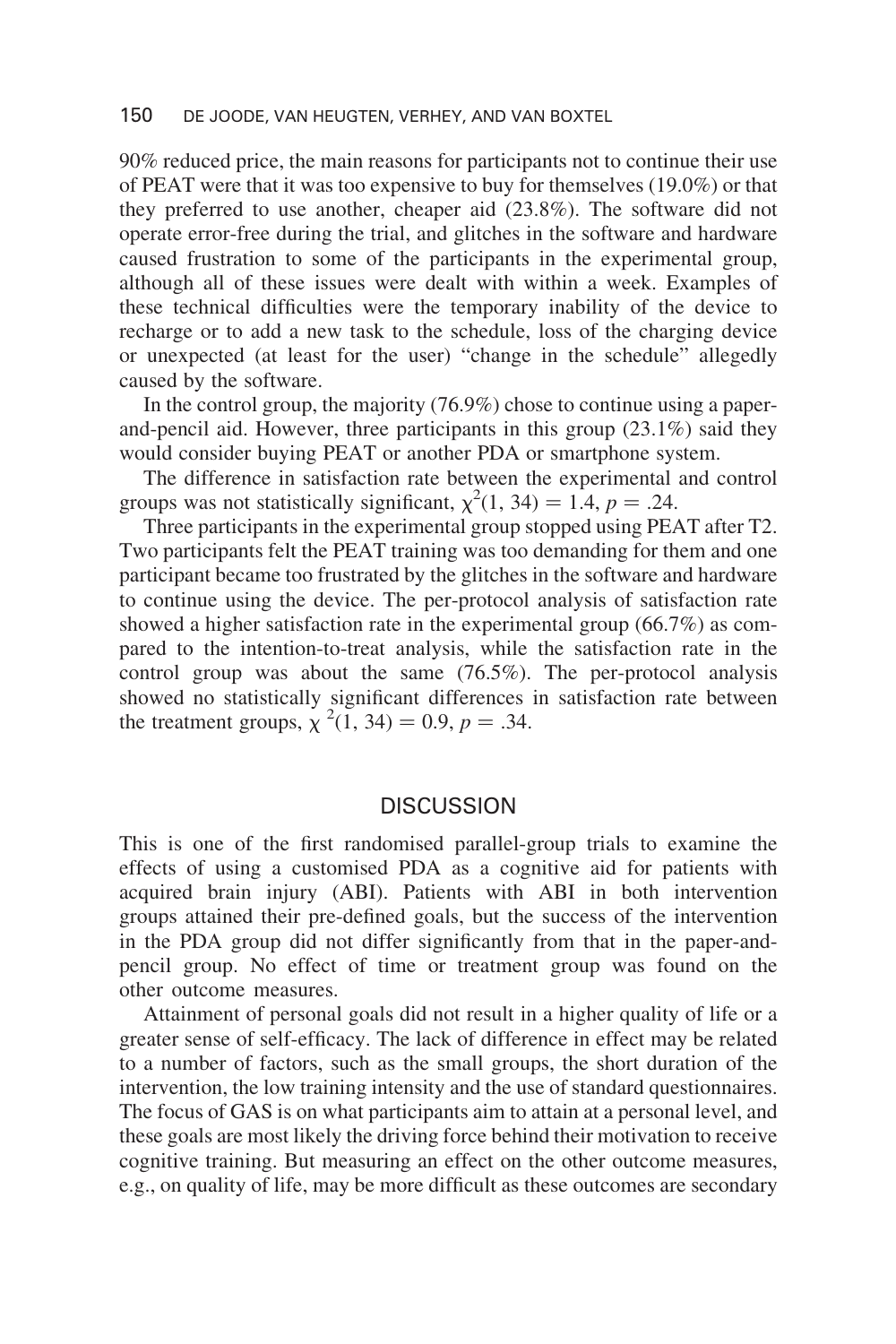to a change in behaviour, and may also be influenced by factors other than the actual treatment received in this study.

The effect of both interventions appeared to be similar, which means that we cannot conclude that the use of a PDA was more effective than that of the usual external devices, such as notebooks. We can only conclude that a PDA could be considered as an equally effective alternative to standard paper-andpencil aids. This is nevertheless an important result in the light of our previous finding that some professionals and caregivers believe that the use of PDAs may not be suitable for ABI patients (De Joode et al., 2012).

The only previous randomised trial in this area of research (Wilson et al., 2001) showed that patients using a pager were more successful in daily tasks than the control group that did not use the device. In the current study we did not find a significant difference in target behaviour attainment between the experimental and control groups. However, the control group in the study by Wilson et al. did not receive treatment (waiting list), while in the current study the experimental intervention was compared with care-as-usual.

Recently, a report was published about the results of an eight-week controlled trial studying the effect of the use of two types of PDA on the timely completion of predefined tasks (Dowds et al., 2011). In contrast with the present study, these authors found a significant increase in completed tasks when a PDA was used as a reminder aid. However, the use of the PDA, the study sample, and the duration and outcome measures were different from those in the current study. First and foremost, patients in the study by Dowds et al. were assisted in entering the appointments in the PDA, to make sure that the reminder would be activated at the right time and with an audible prompt. This is comparable to the way the Neuropage was used in a study of its efficacy (Wilson, Emslie, Quirk, Evans, & Watson, 2005), in which message prompts were programmed by others, and patients were only instructed how to react to the prompts. In the present study, no such control was exercised over the input of the reminders. This could be a reason why the use of the PDA was less effective in our study than in the study by Dowds et al. Furthermore, it is not clear if the samples in these studies are comparable, as Dowds et al. included only patients with TBI with an average to below-average level of neuropsychological functioning. Our study included patients with a variety of ABI aetiologies, and more than half of the subjects were impaired regarding at least one cognitive domain.

The possible influence of age, previous experience with computers, aetiology of brain injury and level of cognitive functioning has been described in previous studies (Evans, Wilson, Needham, & Brentnall, 2003; Fish, Manly, Emslie, Evans, & Wilson, 2008; Thone-Otto & Walther, 2003). Patients of a younger age, those having more experience with computers and those with fewer memory and executive problems are more likely to be successful using an electronic memory aid. Less than half of the patients in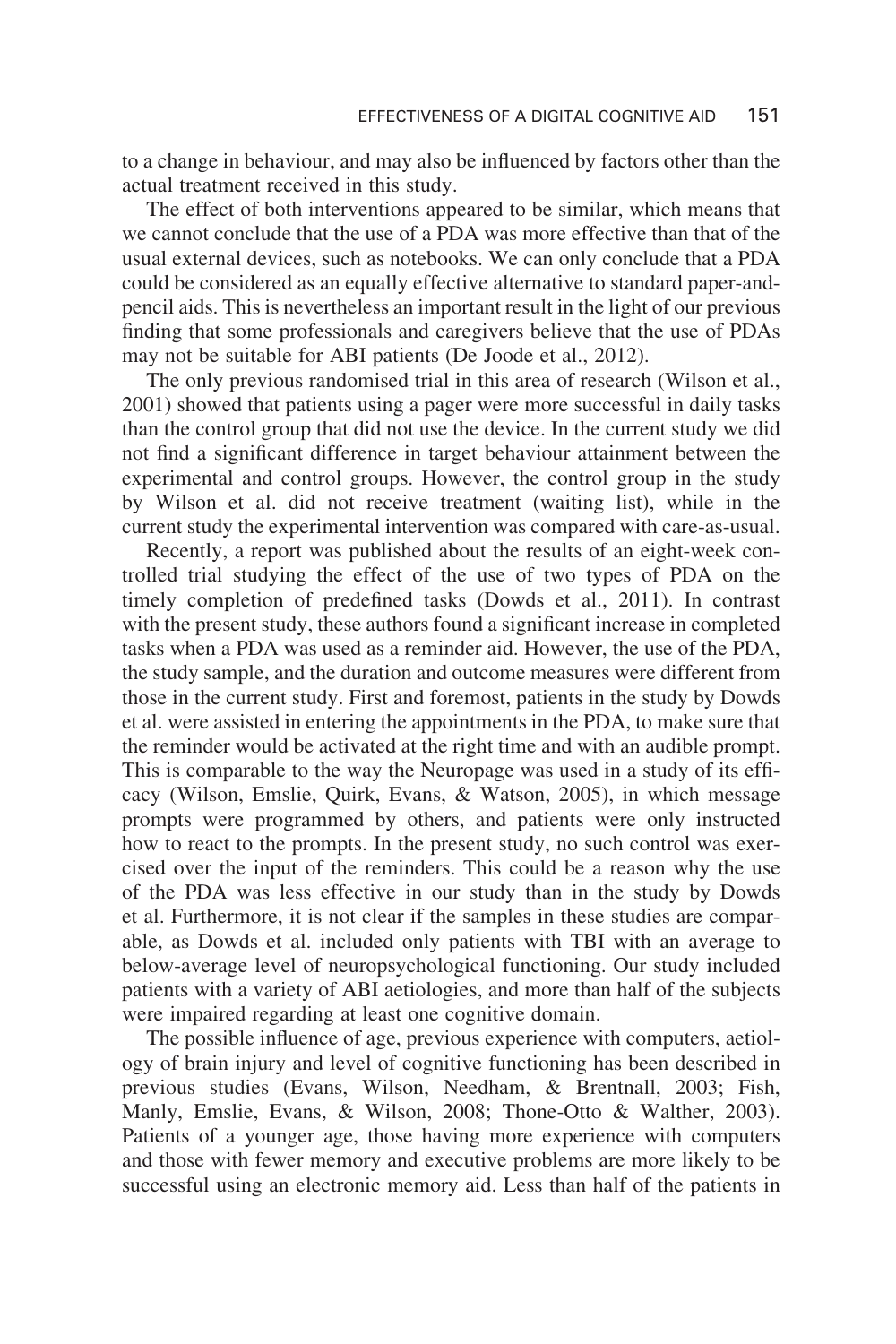both treatment conditions in our study had a clinically relevant memory deficit regarding encoding or delayed recall. This raises the question whether the use of a customised PDA would be equally effective in a more severely affected patient sample. Unfortunately, the small sample size in the current study made it impossible to investigate the potential moderating effects of any patient characteristics on the effectiveness of the intervention.

#### Limitations

Our relatively small sample size makes it more difficult to draw solid conclusions and could account for the general lack of group differences over time. Although seven centres participated in this study, overall recruitment was poor. We suspect that this was partly due to a stringent selection of participants by the professionals at the centres. Since research is not the first priority for most clinicians, coaching and motivating the recruiters seems important for the successful recruitment of participants. However, practical circumstances meant that the total duration of face-to-face contact between the researchers and the therapists was limited, which could have affected the inclusion and dropout rates.The dropout rate among patients was substantial, which might be partly due to them moving from the rehabilitation centre to their home situation during the intervention period, a reduced need for frequent training sessions over time, or the length of the intervention period. Perhaps the decreasing number of hours spent on cognitive rehabilitation and the return to their "normal" daily lives also reduced their motivation to continue their involvement in the study.

Post-hoc power analysis showed that the current sample and the statistical methods we used allowed within/between interactions with a medium effect size to be detected with a power of .81. In other words, an interaction effect between treatment group and time could have been reliably detected. However, the power to detect between-factor interactions with a medium effect size was only .37. The power to detect a main effect of treatment group or time was thus insufficient.

The cognitive device used in this study did not always operate as expected, and glitches in both hardware and software could have resulted in patient dropout or in a reduction of the potential treatment effect. Mobile technology has evolved rapidly since we selected the device and software to be used in this study, and it is expected that newly developed devices will be more stable and less error-prone.

We observed that support and assistance by a caregiver could improve the value of PDAs for individuals with ABI. Their brain injury makes them less able to deal with unexpected responses of calendar software, and they use less effective problem solving strategies (De Joode et al., 2011). It is therefore important to support patients' use of electronic cognitive aids even after the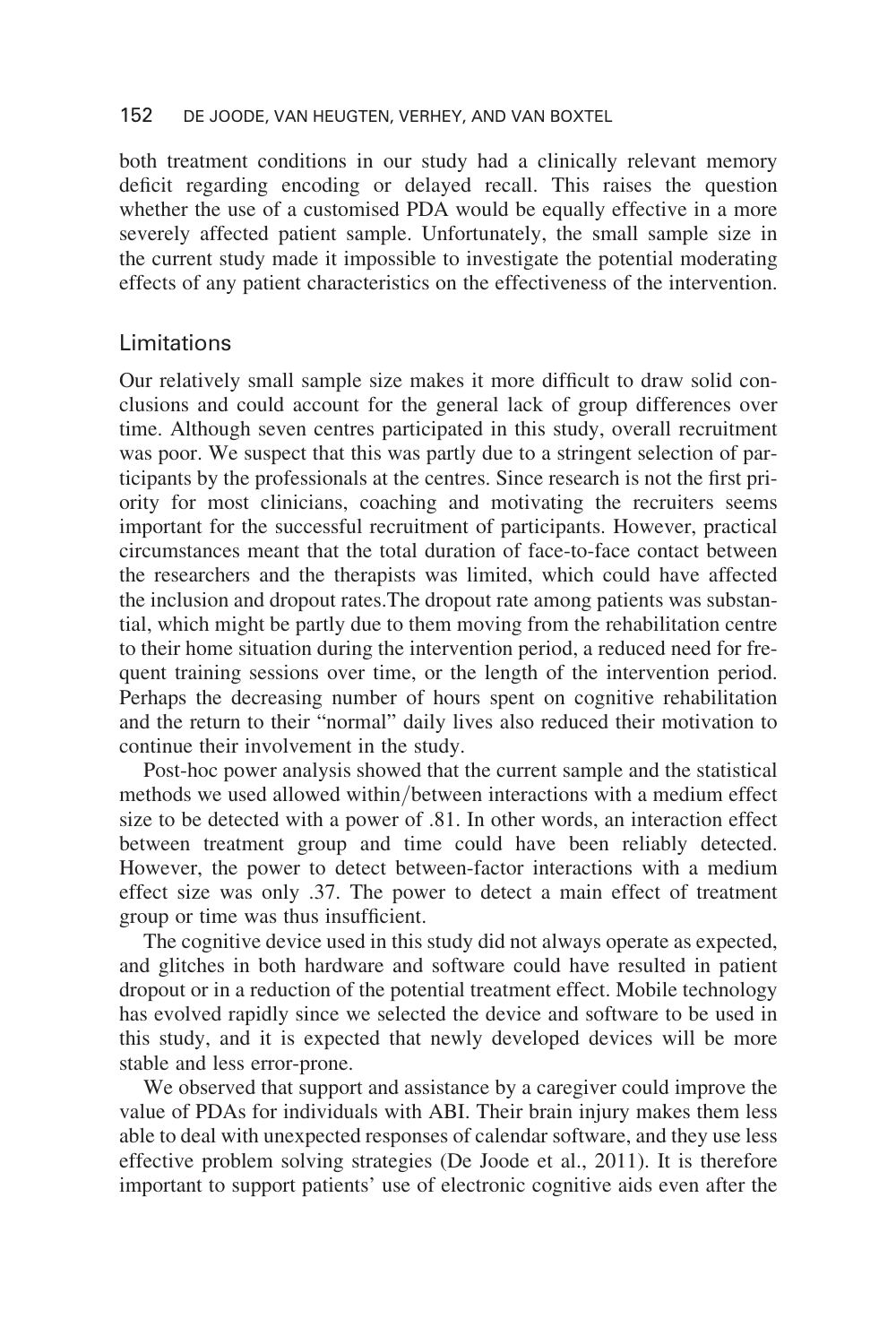completion of training at a rehabilitation centre, for instance by providing access to an online helpdesk.

Previous studies have demonstrated that a lack of efficacy of rehabilitation interventions could be due to a response shift counteracting the effects of the treatment (Rasquin et al., 2010). Patients may have been made more aware of their problems by the training programme, which may have a negative effect on their self-reported level of functioning.

Finally, the lack of blinding in the current study has to be taken into account: the effect of the experimental intervention could have been positively biased by expectations among patients, caregivers, therapists and the researcher about the potential superiority of a PDA over standard external aids.

#### Conclusion

Our results indicate that patients seem to benefit from both PDA-based and paper-and-pencil based cognitive aids, although the effects are restricted to the realm of personal goals measured by GAS. The customised PDA was shown to be as effective as paper-and-pencil aids and can therefore be considered as a useful alternative in cognitive rehabilitation. However, the financial cost of using assistive technology may still be a significant obstacle for a large number of potential users. This financial hurdle should therefore be overcome before assistive technology can be implemented as a part of standard care. The choice of either a digital or a paper-and-pencil cognitive aid should be assessed for individual patients, depending on their specific needs and capacities.

#### **REFERENCES**

- Abilia (2011). Handifon. Available from: [http://www.abilia.org.uk/produkter/index.aspx?](http://www.abilia.org.uk/produkter/index.aspx?intshopcmd=&group=1306&prod=261138) [intshopcmd=&group=1306&prod=261138](http://www.abilia.org.uk/produkter/index.aspx?intshopcmd=&group=1306&prod=261138)
- Barker-Collo, S., Feigin, V. L., Parag, V., Lawes, C. M., & Senior, H. (2010). Auckland Stroke Outcomes Study. Part 2: Cognition and functional outcomes 5 years poststroke. Neurology, 75, 1608–1616.
- Bigler, E. D., & Alfano, M. (1988). Anoxic encephalopathy: Neuroradiological and neuropsychological findings. Archives of Clinical Neuropsychology, 3, 383–396.
- Bouwens, S. F., Van Heugten, C. M., & Verhey, F. R. (2009). The practical use of goal attainment scaling for people with acquired brain injury who receive cognitive rehabilitation. Clinical Rehabilitation, 23, 310–320.
- Caine, D., & Watson, J. D. (2000). Neuropsychological and neuropathological sequelae of cerebral anoxia: A critical review. Journal of the International Neuropsychological Society, 6, 86–99.
- Carlsson, M., & Hamrin, E. (1996). Measurement of quality of life in women with breast cancer. Development of a Life Satisfaction Questionnaire (LSQ-32) and a comparison with the EORTC QLQ-C30. Quality of Life Research, 5, 265–274.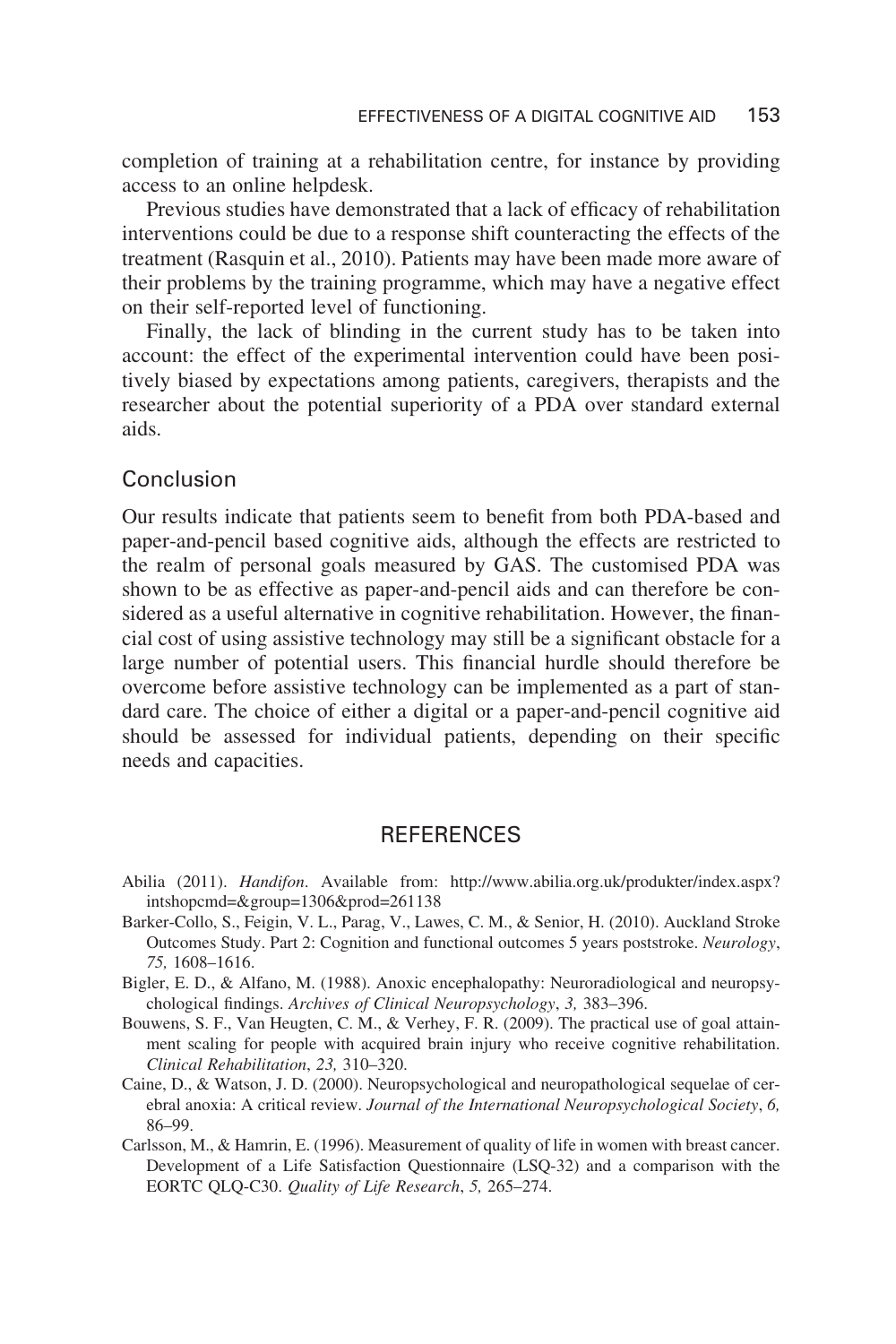- Carney, N., Chesnut, R. M., Maynard, H., Mann, N. C., Patterson, P., & Helfand, M. (1999). Effect of cognitive rehabilitation on outcomes for persons with traumatic brain injury: A systematic review. Journal of Head Trauma Rehabilitation, 14, 277–307.
- Cicerone, K. D., Dahlberg, C., Kalmar, K., Langenbahn, D. M., Malec, J. F., Bergquist, T. F., et al. (2000). Evidence-based cognitive rehabilitation: Recommendations for clinical practice. Archives of Physical Medicine and Rehabilitation, 81, 1596–1615.
- De Joode, E. A., Proot, I., Slegers, K., Van Boxtel, M., Verhey, F., & Van Heugten, C. (2011). The use of standard calendar software by persons with acquired brain injury and cognitive complaints: A mixed methods study. Disability and Rehabilitation: Assistive Technology, Epub ahead of print.
- De Joode, E. A., Van Boxtel, M., Verhey, F., & Van Heugten, C. (2012). Use of assistive technology in cognitive rehabilitation: Opinions and expectations of health care professionals and potential users. Brain Injury, 26, 1257 – 1266.
- De Joode, E., Van Heugten, C., Verhey, F., & Van Boxtel, M. (2010). Efficacy and usability of assistive technology for patients with cognitive deficits: A systematic review. Clinical Rehabilitation, 24, 701–714.
- Depompei, R., Gillette, Y., Goetz, E., Xenopoulos-Oddsson, A., Bryen, D., & Dowds, M. (2008). Practical applications for use of PDAs and smartphones with children and adolescents who have traumatic brain injury. NeuroRehabilitation, 23, 487–499.
- Dowds, M. M., Lee, P. H., Sheer, J. B., O'Neil-Pirozzi, T. M., Xenopoulos-Oddsson, A., Goldstein, R., et al. (2011). Electronic reminding technology following traumatic brain injury: Effects on timely task completion. Journal of Head Trauma Rehabilitation, 26, 339–347.
- Evans, J. J., Wilson, B. A., Needham, P., & Brentnall, S. (2003). Who makes good use of memory aids? Results of a survey of people with acquired brain injury. Journal of International Neuropsychological Society, 9, 925–935.
- Fish, J., Manly, T., Emslie, H., Evans, J. J., & Wilson, B. A. (2008). Compensatory strategies for acquired disorders of memory and planning: Differential effects of a paging system for patients with brain injury of traumatic versus cerebrovascular aetiology. Journal of Neurology, Neurosurgery and Psychiatry, 79, 930–935.
- Gentry, T. A. P., Wallace, J., Kvarfordt, C., & Lynch, K. B. (2008). Personal digital assistants as cognitive aids for individuals with severe traumatic brain injury: A community-based trial. Brain Injury, 22, 19–24.
- Gordon, J. E., Powell, C., & Rockwood, K. (1999). Goal attainment scaling as a measure of clinically important change in nursing-home patients. Age and Ageing, 28, 275–281.
- Gorman, P., Dayle, R., Hood, C. A., & Rumrell, L. (2003). Effectiveness of the ISAAC cognitive prosthetic system for improving rehabilitation outcomes with neurofunctional impairment. NeuroRehabilitation, 18, 57–67.
- Hart, T., Buchhofer, R., & Vaccaro, M. (2004). Portable electronic devices as memory and organizational aids after traumatic brain injury: A consumer survey study. Journal of Head Trauma Rehabilitation, 19, 351–365.
- Hart, T., O'Neil-Pirozzi, T., & Morita, C. (2003). Clinician expectations for portable electronic devices as cognitive-behavioural orthoses in traumatic brain injury rehabilitation. Brain Injury, 17, 401–411.
- Hochstenbach, J. B., Den Otter, R., & Mulder, T. W. (2003). Cognitive recovery after stroke: A 2-year follow-up. Archives of Physical Medicine and Rehabilitation, 84, 1499–1504.
- Kiresuk, T., & Sherman, R. E. (1968). Goal Attainment Scaling: A general method for evaluating comprehensive community mental health programs. Community Mental Health Journal, 4, 443–453.
- Levinson, R. (1997). The Planning and Execution Assistant and Trainer (PEAT). Journal of Head Trauma Rehabilitation, 12, 85–91.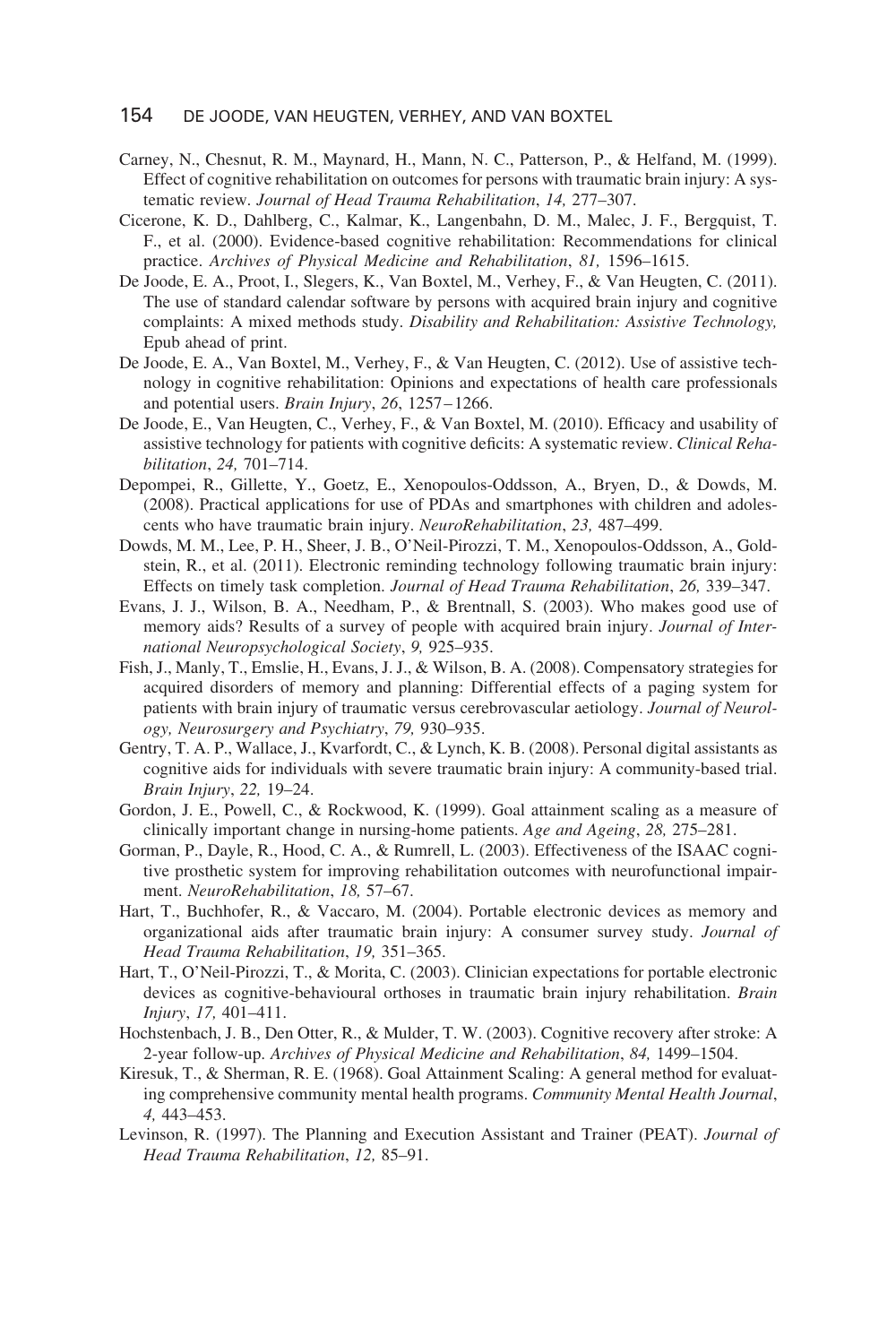- Lezak, M., Howieson, D. B., & Loring, D. W. (2004). Neuropsychological Assessment (4th ed.). New York: Oxford University Press.
- Luszczynska, A., Scholz, U., & Schwarzer, R. (2005). The general self-efficacy scale: Multicultural validation studies. Journal of Psychology, 139, 439–457.
- Patel, M., Coshall, C., Rudd, A. G., & Wolfe, C. D. (2003). Natural history of cognitive impairment after stroke and factors associated with its recovery. Clinical Rehabilitation, 17, 158–166.
- Ponds, R., Van Boxtel, M., & Jolles, J. (2006). De "Cognitive Failure Questionnaire" als maat voor subjectief cognitief functioneren [The "Cognitive Failure Questionnaire" as a measure for subjective cognitive functioning]. Tijdschrift voor Neuropsychologie, 1, 37–45.
- Rasquin, S. M., Bouwens, S. F., Dijcks, B., Winkens, I., Bakx, W. G., & Van Heugten, C. M. (2010). Effectiveness of a low intensity outpatient cognitive rehabilitation programme for patients in the chronic phase after acquired brain injury. Neuropsychogical Rehabilitation, 20, 760–777.
- Rasquin, S. M., Verhey, F. R., Lousberg, R., Winkens, I., & Lodder, J. (2002). Vascular cognitive disorders: Memory, mental speed and cognitive flexibility after stroke. Journal of the Neurological Sciences,, 115 – 119, 203–204.
- Roberts, R. E., & Vernon, S. W. (1983). The Center for Epidemiologic Studies Depression Scale: Its use in a community sample. American Journal of Psychiatry, 140, 41–46.
- Robinson, B. C. (1983). Validation of a Caregiver Strain Index. Journal of Gerontology, 38, 344–348.
- Rockwood, K., Joyce, B., & Stolee, P. (1997). Use of goal attainment scaling in measuring clinically important change in cognitive rehabilitation patients. Journal of Clinical Epidemiology, 50, 581–588.
- Schreurs, P. J. G., Van de Willige, G., Tellegen, B., & Brosschot, J. F. (1988). De Utrechtse Coping Lijst: UCL-handleiding [The Utrecht coping list: Manual of the UCL]. Lisse, Netherlands: Swets & Zeitlinger.
- Scholte Op Reimer, W. (1999). Long-term care after stroke. Studies on care utilisation, quality of care and burden of caregiving. Dissertation, University of Amsterdam.
- Scholte op Reimer, W., De Haan, R., Rijnders, P., & Limburg, M. (1998). The burden of caregiving in partners of long-term stroke survivors. Stroke, 29, 6.
- Schuling, J., De Haan, R., Limburg, M., & Groenier, K. H. (1993). The Frenchay Activities Index. Assessment of functional status in stroke patients. Stroke, 24, 1173–1177.
- Sundet, K., Finset, A., & Reinvang, I. (1988). Neuropsychological predictors in stroke rehabilitation. Journal of Clinical and Experimental Neuropsychology, 10, 363–379.
- Thommessen, B., Wyller, T. B., Bautz-Holter, E., & Laake, K. (2001). Acute phase predictors of subsequent psychosocial burden in carers of elderly stroke patients. Cerebrovascular Diseases, 11, 201–206.
- Thone-Otto, A. I. T., & Walther, K. (2003). How to design an electronic memory aid for braininjured patients: Considerations on the basis of a model of prospective memory. International Journal of Psychology, 38, 236–244.
- Van den Heuvel, E. (2002). An intervention study. Supporting caregivers of stroke patients. Dissertation, University of Groningen.
- Van der Elst, W., Van Boxtel, M. P., Van Breukelen, G. J., & Jolles, J. (2005). Rey's Verbal Learning Test: Normative data for 1855 healthy participants aged 24 – 81 years and the influence of age, sex, education, and mode of presentation. Journal of the International Neuropsychological Society, 11, 290–302.
- Van der Elst, W., Van Boxtel, M. P., Van Breukelen, G. J., & Jolles, J. (2006a). The Concept Shifting Test: Adult normative data. Psychological Assessment, 18, 424–432.